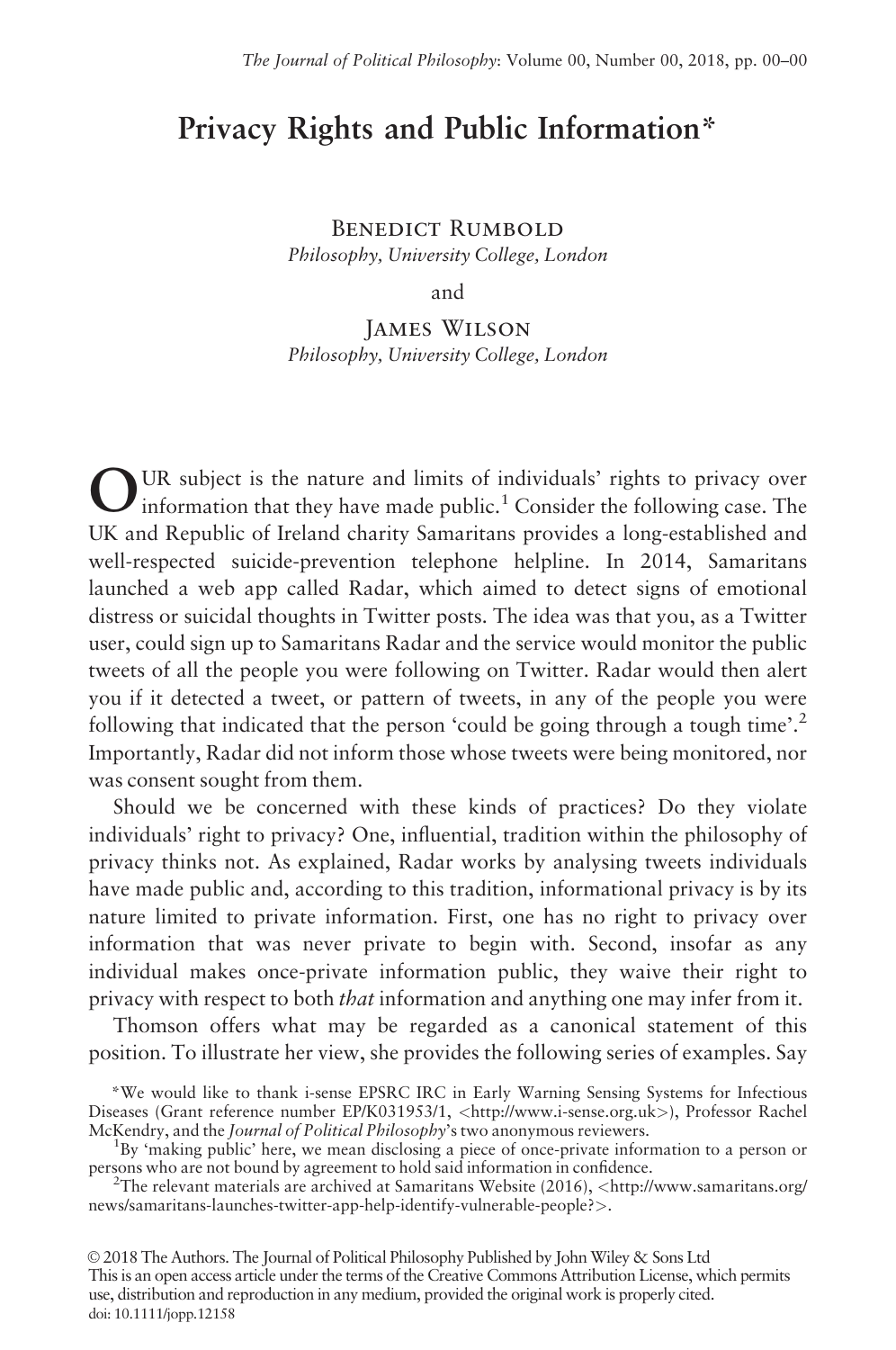you possess some picture. In one case, you want someone else to look at this picture and therefore (1) invite her to look at it, or (2) get her to look at it whether she wants to or not. In another case, you do not mind who looks at the picture and therefore (3) let it be looked at. Again still, despite not wanting anyone to look at the picture, you (4) leave it somewhere where another person would have to go to some trouble to avoid looking at it, or (5) leave it somewhere where nobody could reasonably be expected to know it belonged to anybody.3 In Thomson's view—and that of numerous others—despite having a right that others do not look at one's picture, a right to keep it private, in all these cases one has *waived* that right; in cases (1), (2), and (3) intentionally, in cases (4) and (5) unintentionally.4 And, 'given a man has waived his right to a thing, we violate no right of his if we do not accord it to him'.<sup>5</sup>

Although Thomson does not explicitly discuss this, the same logic would seem to cover anything anyone might infer from looking at the picture. Say, for example, that the picture is a photograph of you at high school. By looking at the picture, someone might be able to tell (with varying degrees of accuracy) the school you attended, how happy you were at the time, perhaps something about the kind of social groups you used to keep company with, and so on. If one has waived one's right to privacy about the picture itself, it looks as though one has waived one's right to privacy about these pieces of information as well. Correspondingly, no one violates any right of yours by inferring them from the information you have made public, whether or not you intended to publicize those pieces of information when you publicized the original picture.

On Thomson's view, then, an individual's right to privacy begins and ends with that information they hold in private. And this seems to have been the view adopted by Samaritans. Indeed, in the 'Frequently Asked Questions' prepared for the launch of the app, Samaritans explained that 'All the data used in the app is public, so user privacy is not an issue. Samaritans Radar analyses the Tweets of the people you follow, which are public Tweets. It does not look at private Tweets.'<sup>6</sup> It is fair to say, however, that others felt differently. Within a couple of days of its going live, a change.org petition was created by members of the public, alleging that 'Samaritans Radar breaches people's privacy by collecting, processing and sharing sensitive information about their emotional and mental health status.'7 Samaritans were caught off guard by the scale of the anger, and

 $^7$ Change.org Website (2016), < [https://www.change.org/p/twitter-inc-shut-down-samaritans](https://www.change.org/p/twitter-inc-shut-down-samaritans-radar)[radar](https://www.change.org/p/twitter-inc-shut-down-samaritans-radar)>. Accessed 28 Mar. 2017.

<sup>&</sup>lt;sup>3</sup>Judith Jarvis Thomson, 'The right to privacy', Philosophy and Public Affairs, 4 (1975), 295-314, at pp. 301–2.<br><sup>4</sup>Ibid.

<sup>5</sup> Ibid.

<sup>&</sup>lt;sup>6</sup>Samaritans Website (2016), <[http://www.samaritans.org/sites/default/files/kcfinder/branches/](http://www.samaritans.org/sites/default/files/kcfinder/branches/branch-96/files/FAQs%20for%20Radar%20-%20EXTERNAL%281%29.pdf) [branch-96/files/FAQs%20for%20Radar%20-%20EXTERNAL%281%29.pdf](http://www.samaritans.org/sites/default/files/kcfinder/branches/branch-96/files/FAQs%20for%20Radar%20-%20EXTERNAL%281%29.pdf)>. Accessed 28 Mar. 2017.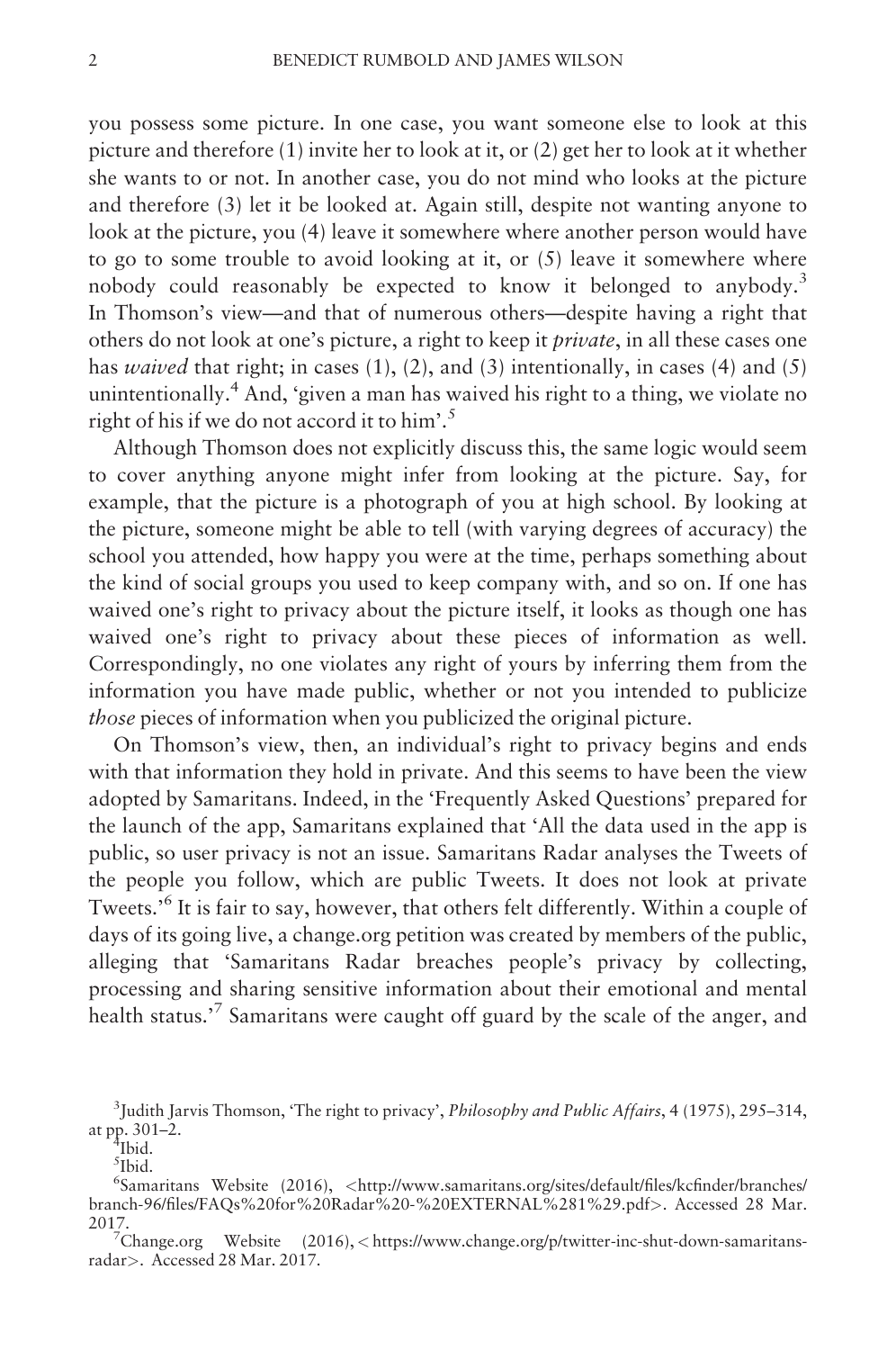Radar was suspended, before being taken offline permanently only nine days after it launched.

Whether or not Twitter users' rights to privacy were violated in this particular case, we think that it is important to have an account of the right to privacy that at least makes it intelligible that such uses of information could violate privacy that there can be cases in which an individual's right to privacy could be violated by the appropriation and dissemination of information either that they themselves have made public or that has been inferred from information they have made public.

The idea that we might be under continued obligations to protect an individual's right to privacy, even when they are acting within a public domain is not new. One writer who has perhaps done more than any other to illuminate this field is Helen Nissenbaum.<sup>8</sup> Among various other innovations, Nissenbaum makes two interventions critical to the present debate. First, Nissenbaum eschews orthodox views that start by drawing a strong distinction between private and public spheres—wherein the 'private' indicates the realm of familial and other personal or intimate relations and 'public' the civic realm or realm of community outside of this personal one—before assigning special protection only to activities in the former domain. Rather, as Nissenbaum shows, it is not the case that 'outside of this special realm no norms of privacy apply', or that personal information is somehow 'up for grabs'.<sup>9</sup> Even in public, norms governing what Nissenbaum calls the 'appropriate flow of personal information' can still render certain activities violations of individuals' right to privacy.<sup>10</sup> Secondly, Nissenbaum draws our attention to the extent to which the norms governing the appropriate flow of personal information are shaped by their social context, being a function of (1) the types of information in question; (2) the respective roles of the subject, the sender (who may be the subject), and the recipient of this information; and (3) the principles under which the information is sent or transmitted from the sender to the recipient.<sup>11</sup> Thus, on Nissenbaum's view, the right to privacy is properly understood as a right to 'contextual integrity' and what *this* amounts to 'varies from context to context'.<sup>12</sup>

Nissenbaum's work provides a powerful set of tools with which to analyse the normative structure of new problems in the philosophy of privacy. However, while Nissenbaum alerts us to the possibility that the right to privacy may cover activities in a greater range of domains than we previously assumed, one set of cases she overlooks, perhaps, are those in which duty-bearers overlook their

<sup>&</sup>lt;sup>8</sup>See Helen Nissenbaum, 'Protecting privacy in an information age: the problem of privacy in public', Law and Philosophy, 17 (1998), 559-96; Helen Nissenbaum, 'Privacy as contextual integrity', Washington Law Review, 79 (2004), 101–39; Helen Nissenbaum, Privacy in Context: Technology, Policy, and the Integrity of Social Life (Stanford, CA: Stanford University Press, 2009).

Nissenbaum, 'Protecting privacy in an information age', p. 581.

<sup>&</sup>lt;sup>10</sup>Nissenbaum, *Privacy in Context*, p. 127.<br><sup>11</sup>Ibid. <sup>12</sup>Ibid.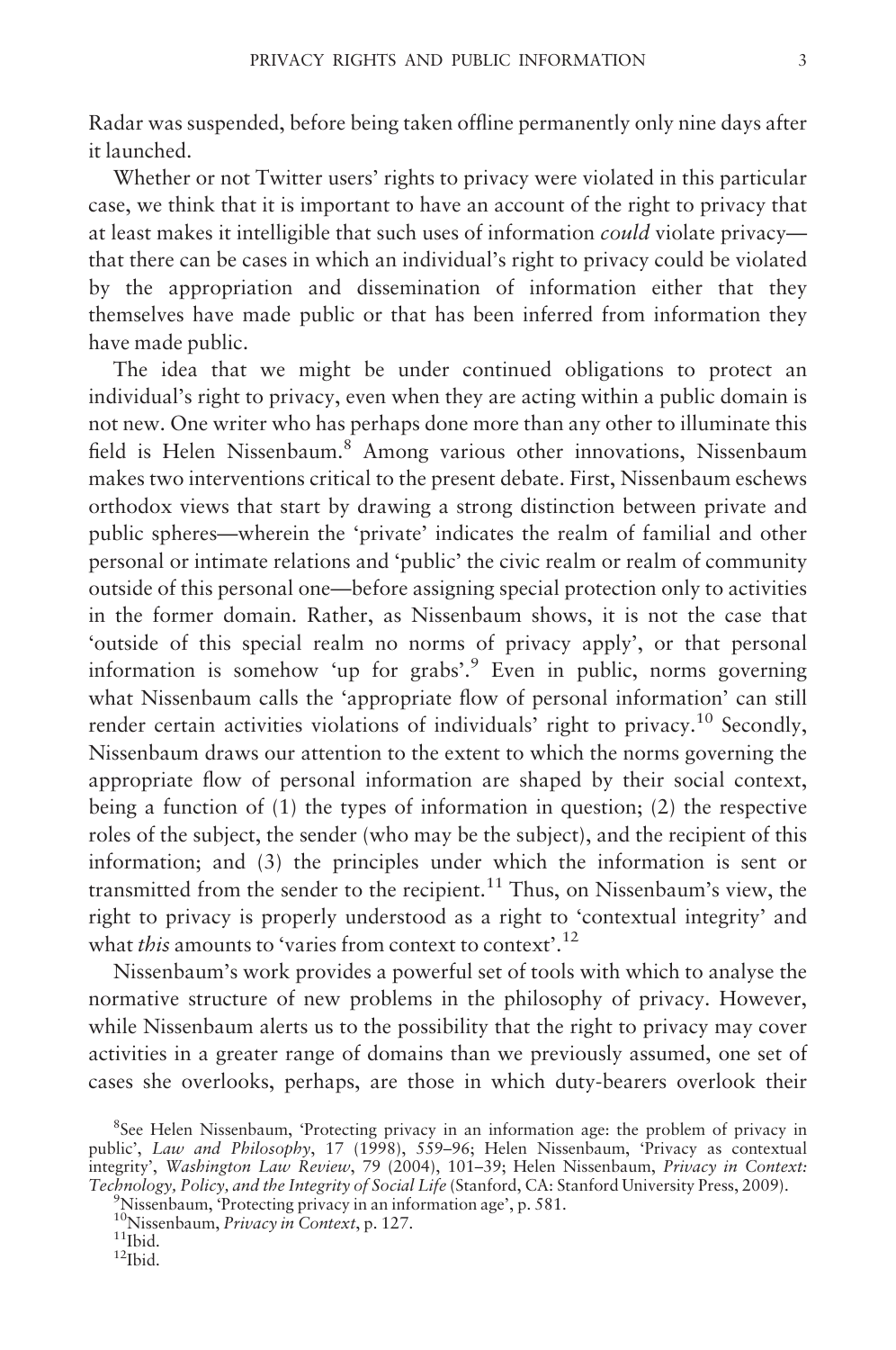duties to right-holders, not because they fail to recognize the presence of certain norms of contextual integrity, but because they mistakenly believe that such norms are no longer in force. In the case of Radar, then, we would argue that the mistake Samaritans made was not that they wrongly assumed that there were no norms of contextual integrity with respect to people's activity on Twitter; rather it was that, based on a misreading of the normative significance of certain actions by Twitter users, they wrongfully concluded that such norms were no longer in operation.

In our view, then, in order to make better sense of what is going on in these sorts of cases, we need to shift our attention away from questions about where individuals may exercise their right to privacy, and instead look to how rightholders *manage* their rights within such domains—in particular, by what actions individuals 'hold' their rights and by what actions they 'waive' them. This, in turn, leads to a further discussion about what inferences duty-bearers may legitimately draw about their continued obligations to right-holders from how those right-holders behave. In this sense, then, our primary interlocutor in what follows is Thomson, rather than Nissenbaum. Following Thomson, we do not contest the idea that individuals can waive their right to privacy and often do so when making a piece of once-private information public. However, we do contest the idea, intimated by Thomson, that one can waive one's right to privacy unintentionally. From this, it follows that there is a class of public information namely, once-private information that individuals have made public unintentionally—which remains under the protection of an individual's right to privacy, even when it has passed into the public domain. As we shall see, this class includes any information the right-holder was unaware could be inferred from information they have made public and which they would not otherwise have wanted to be in the public domain.

In what follows, we detail this argument in greater depth, drawing out its various implications and responding to various counter-arguments. We begin, in Section I, by outlining what we take as the *content* of the right to privacy, that is, what we take the right to privacy to be a right  $to.^{13}$  Here we primarily draw on an account of the right to privacy recently offered by Marmor; although, as we also emphasize, our argument does not necessarily depend on subscription to that particular conception of the right to privacy (nor certain other debates about privacy and its moral import). In Section II, we then give a broad account of the obligations engendered by individuals' right to privacy, the actions by which a rights-holder may absolve us of them or 'waive' such rights, and the kinds of information that we may thereby take them to cover. In Section III, we explore the issue of information obtained through analysis and inference. In Section IV, we then consider the extent of our obligations when the ethical status of public

<sup>&</sup>lt;sup>13</sup>Cf. Leonard W. Sumner, *The Moral Foundations of Rights* (Oxford: Clarendon Press, 1987), p. 11.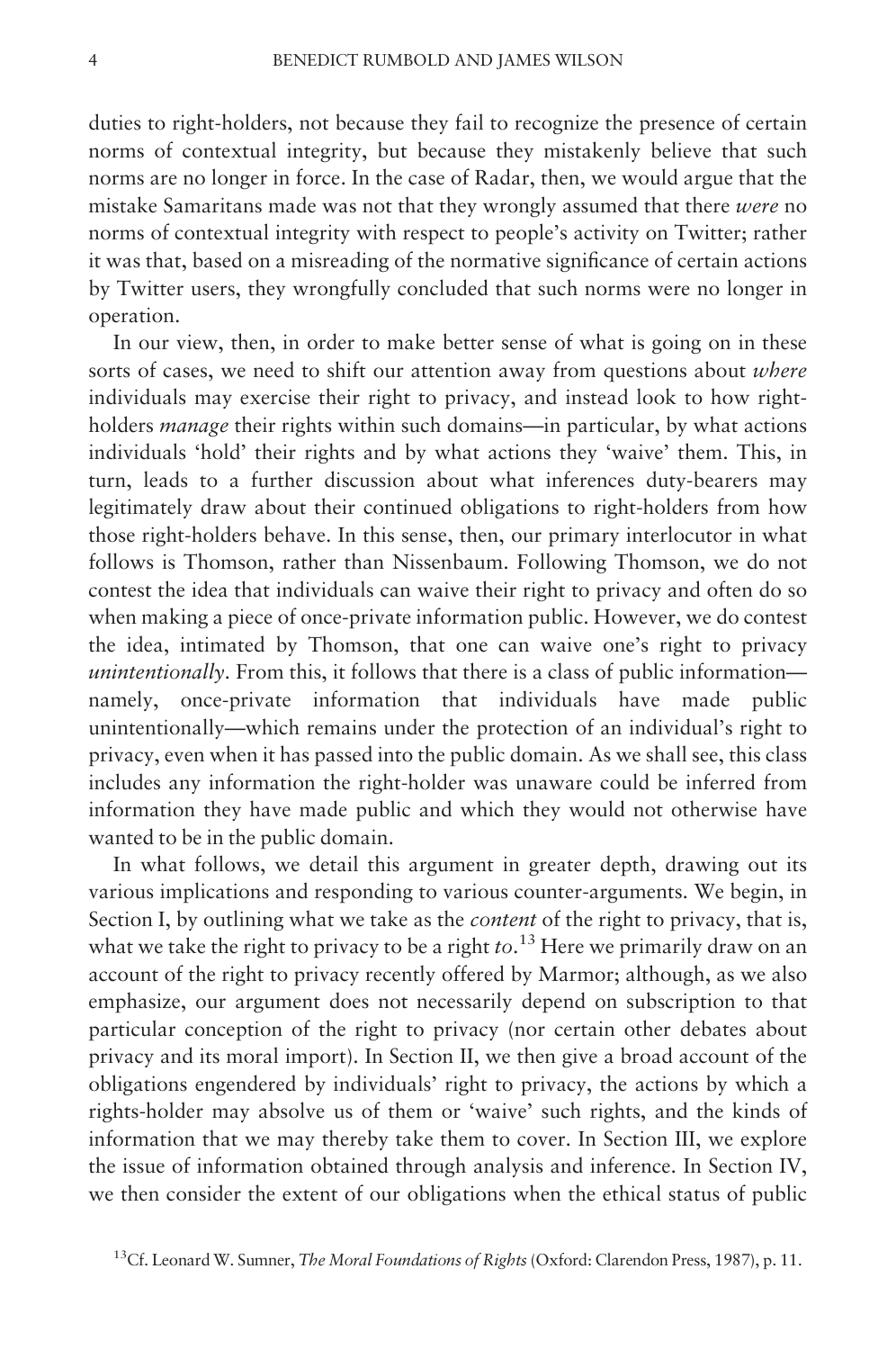information is unclear. In Section V, we discuss a few complications and ambiguities of our position, centring on what can be considered a 'reasonable expectation'. In Section VI, we consider the implications of our theory for the ethics of Big Data, before concluding in Section VII.

#### I. THE CONTENT OF THE RIGHT TO PRIVACY

The philosophical literature provides a plethora of competing conceptions of the content and purpose of the right to privacy, from the notion of privacy as control over information (as espoused by Fried, Parent, and Prosser) $14$  to privacy as control over access (defended by Allen, Gavison, and Moore).<sup>15</sup> Nothing about the thesis we shall lay out here requires us to decide between these or other conceptions. Since what interests us here is a question about (1) what kinds of action by an agent may be said to waive their right to privacy, and (2) the kinds of information that a rights-holder should be understood as holding their right to privacy over, both questions may be addressed independent of many of the current views about what constitutes an individual's right to privacy.<sup>16</sup>

However, that being said, for ease of explication it will be helpful to explore the points we want to make in the context of a more specific account of the right to privacy, even if the implications of our argument are broader.<sup>17</sup> For the purposes of exposition, then, in what follows we adopt a recent account set out by Marmor. On Marmor's account, an individual's right to privacy is best understood as being grounded in their interest in having a reasonable measure of control over the ways in which they can present themselves and what is theirs to

Writing our account in light of a putative characterization of the right to privacy can also be seen to serve an additional function. All being well, if our account succeeds in further clarifying what information one may be said to hold a right over and by what means one may be said to waive such a right, without also violating the tenets of some putative conception of the right to privacy  $x$ , then such an argument also shows that such an account is true of at least one conception of the right to privacy: namely, x. Another way to view the argument presented in this article, then, is an attempt to further develop Marmor's account in those directions—although, as set out, we take it to have a broader applicability than that.

<sup>&</sup>lt;sup>14</sup>Charles Fried, An Anatomy of Values (Cambridge, MA: Harvard University Press, 1970); William A. Parent, 'Privacy, morality, and the law', *Philosophy and Public Affairs*, 12 (1983), 269–88; William Prosser, 'Privacy', *California Law Review*, 48 (1960), 383–423.

<sup>&</sup>lt;sup>15</sup>Anita Allen, Uneasy Access: Privacy for Women in a Free Society (Totowa, NJ: Rowman & Littlefield, 1988); Ruth Gavison, 'Privacy and the limits of law', Yale Law Journal, 89 (1980), 421–71; Adam D. Moore, 'Privacy: its meaning and value', American Philosophical Quarterly, 40 (2003), 215–27.<br><sup>16</sup>As well as being logically independent of most positions on what constitutes the content of an

individual's right to privacy, we also take the argument presented in what follows to be independent of a host of further questions about privacy's basic nature, including the question of why privacy might be considered morally valuable to begin with, and the debate as to whether there is something fundamentally distinctive and coherent about the various claims that have been called privacy interests (what DeCew calls the 'coherentist' thesis), or whether, like Thomson, one believes that what are called privacy concerns are analysable or reducible to claims of other sorts, such as infliction of emotional distress or property interests (what DeCew calls the 'reductionist' thesis); Judith W. DeCew, 'Privacy', Stanford Encyclopedia of Philosophy (Spring 2015), ed. Edward N. Zalta, <http://plato.stanford.edu/archives/spr2015/entries/privacy>.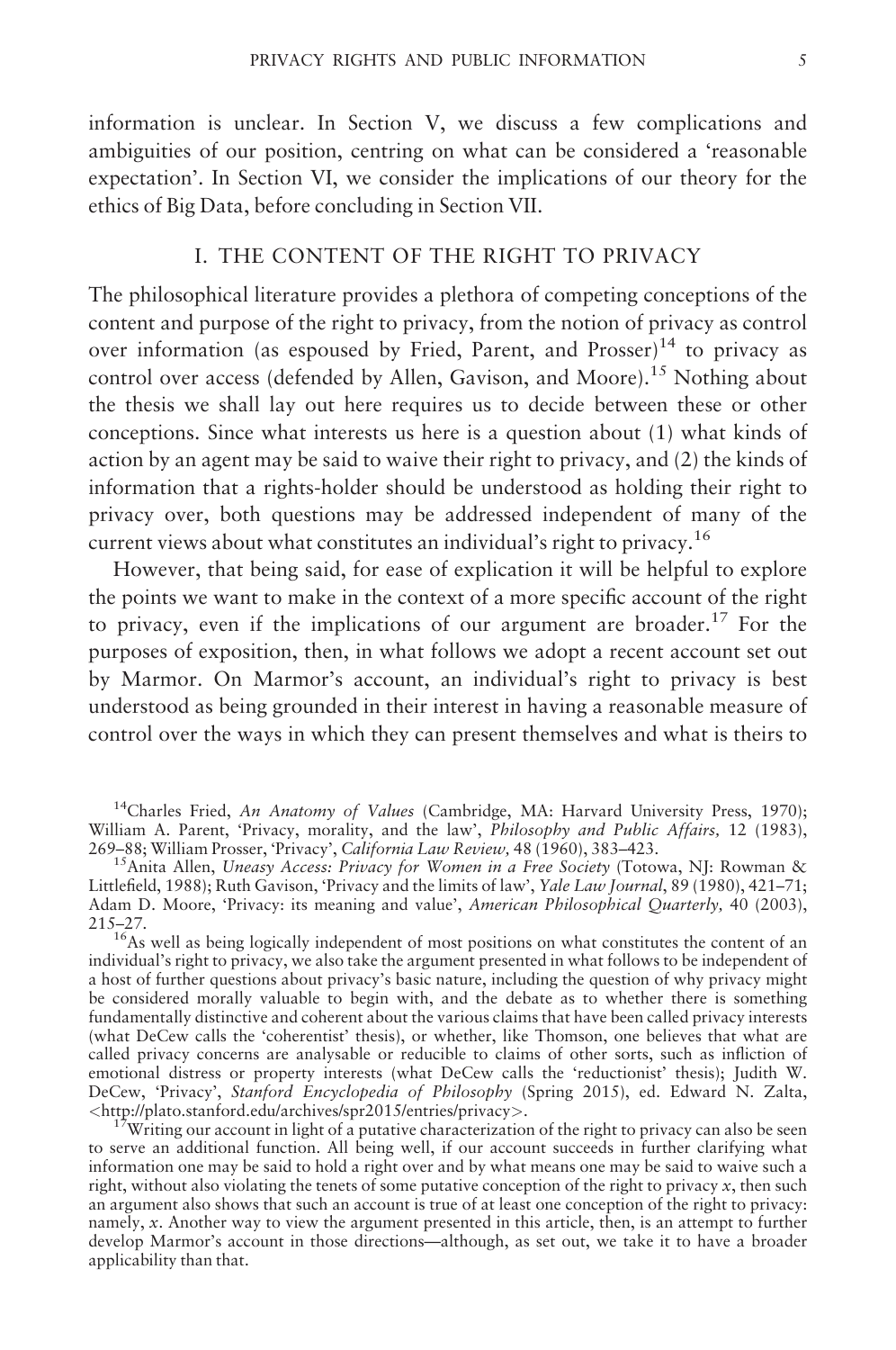others.<sup>18</sup> There are a few features of this conception that are worth bearing in mind in what follows.

First, as Marmor himself emphasizes, the notion of privacy he endorses follows two intuitions originally articulated by Thomson: that 'a violation of a right to privacy is not simply about what is known but mostly about the ways in which some information is obtained'; and that 'when we focus on what is wrong about the way in which some fact came to be known, we can normally explain it as a violation of one's proprietary rights: somebody used something that is yours without your permission'.<sup>19</sup> However, rather than following Thomson's view that privacy may thereby be reduced to certain other, more basic, rights (notably proprietary rights), Marmor argues that there is something coherent and distinctive about privacy rights: specifically, they safeguard our interest 'in having a reasonable measure of control over ways in which we present ourselves to others and the ability to present different aspects of ourselves, and what is ours, to different people'.<sup>20</sup>

As Marmor is happy to admit, the qualifier that we only have a right to a 'reasonable' measure of control over the way we present ourselves to others is 'a rough and vague criterion'.<sup>21</sup> However, it reflects two limitations to our right to privacy: first, that no one *can* have 'absolute control' over the ways in which they are perceived by others; and secondly, that no one ought to have too much control over the way they present themselves to others. What is necessary, though, is some control. The appropriate measure of control required in any situation, then, becomes a question of what is reasonable to protect those interests safeguarded by the right itself. Such a threshold is vague in that it admits of reasonable disagreement as to the extent of that limit, yet what it loses in precision it gains in flexibility: what constitutes a 'reasonable measure of control' in one situation may be different from another.

## II. THE OBLIGATIONS ENGENDERED BY AN INDIVIDUAL'S RIGHT TO PRIVACY AND THE ACTIONS BY WHICH A RIGHTS-HOLDER MAY ABSOLVE US OF THEM

As discussed, the principal aim of this article is to elucidate some of the fundamental characteristics of the right to privacy. However, the main argumentative work done in the article is in our explication of the duties engendered by the right to privacy and by what actions right-holders absolve duty-bearers of such obligations, which is to say, to 'waive' them.<sup>22</sup>

<sup>&</sup>lt;sup>18</sup> Andrei Marmor, 'What is the right to privacy?', *Philosophy and Public Affairs*, 43 (2015), 3–26.<br><sup>19</sup>Ibid., p. 6.<br><sup>20</sup>Ibid.<br><sup>21</sup>Ibid., p. 26.<br><sup>22</sup>Here we follow Tasioulas's view of rights as the source of certain du

right-holder with a justifiable claim on another's action; John Tasioulas, 'Taking rights out of human rights', Ethics, 120 (2010), 647–78; cf. H. L. A. Hart, 'Are there any natural rights?', Philosophical Review, 64 (1955), 175–91.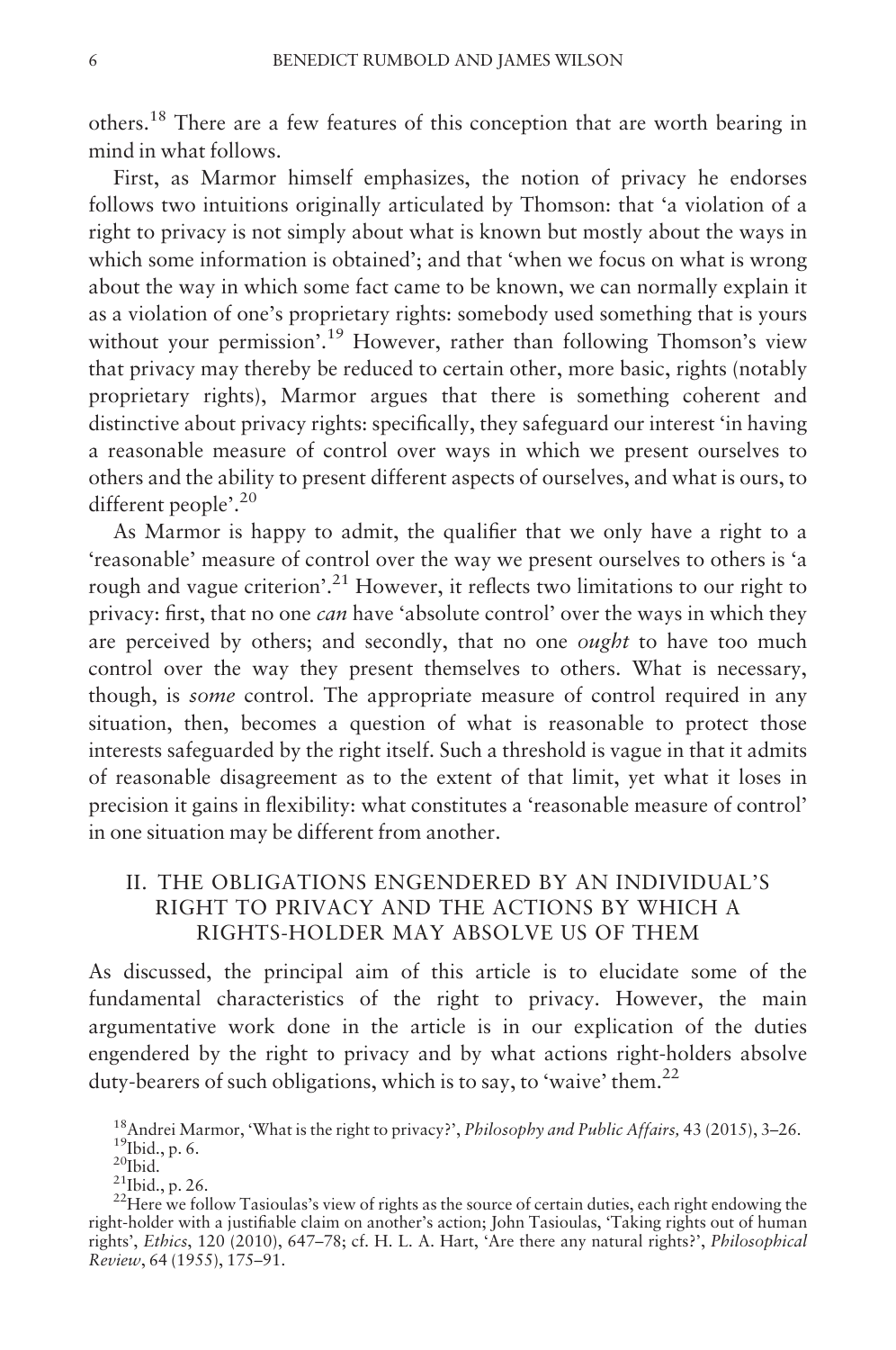What are the duties, then, engendered by an individual's right to privacy? To date there has been surprisingly little discussion about this issue in the literature.<sup>23</sup> However, to the extent that the question has been considered at all, writers have tended to characterize the duties generated by the right to privacy in terms of an obligation on the part of duty-bearers to refrain from doing something harmful or restrictive to right-bearers with respect to the domain covered by the right in question. Thus, when we understand an individual's right to privacy in Marmor's terms, as a right to have a reasonable measure of control over the ways we present ourselves to others, we might correspondingly think that, by holding such a right, right-bearers make a justifiable claim on us not to impede, circumvent, or otherwise supersede their efforts in presenting whichever 'self' they wish to whomever they wish at any given moment.<sup>24</sup>

Needless to say, this prescription might be seen to cover a whole host of possible actions. However, one important class of these—certainly one which scholars working in privacy have been most concerned with—is the appropriation and public exposure of information that rights-holders had sought to keep private. On this line of thought, then, there is some set of information that a person holds 'in private'—which is to say, confidential to that person and anyone they have brought into their confidence—and one of the duties engendered by an individual's right to privacy is to refrain from any action which attempts to gain access to such information without their consent and/or make such information known to others.<sup>25</sup> The classic example here is the picture kept locked away in a safe, with the owner's right to privacy giving us good reason to refrain from gaining access to the safe to look at the picture and/or showing the picture to others.

However, the question now arises, does an individual's right to privacy give them a justifiable claim over our actions with regard to any other kinds of information? As noted in the introduction to this article, for many the simple answer here is no. That is, insofar as an individual does not hold a piece of information in private, they have no claim on us as to what we do with it. First, consider information that was never private to begin with. The colour of the sky, for example, might be considered as one piece of eternally public information. According to this account, individuals have no justifiable claim over our action with regards to this kind of information because such information was never held by them in the requisite sense. Such information belongs to everyone and no one (picking up, perhaps, on the intuition that there is something 'proprietary' about privacy when it applies). Next, consider information that, though once private,

<sup>&</sup>lt;sup>23</sup>One notable exception here is Neil C. Manson and Onora O'Neill, *Rethinking Informed* Consent in Bioethics (Cambridge: Cambridge University Press, 2007), esp. ch. 5.

<sup>&</sup>lt;sup>24</sup>An interesting question here is whether this duty includes a duty not to challenge any false claims an individual makes about themself. Do we fail in our obligations as duty-bearers, for example, when we call someone out on a lie? However, insofar as these questions draw us into more thorny questions of individuals' rights to do wrong, we take such matters to be largely outside the scope of this article.

<sup>&</sup>lt;sup>25</sup>Thomas Nagel, 'Concealment and exposure', Philosophy and Public Affairs, 27 (1998), 3–30.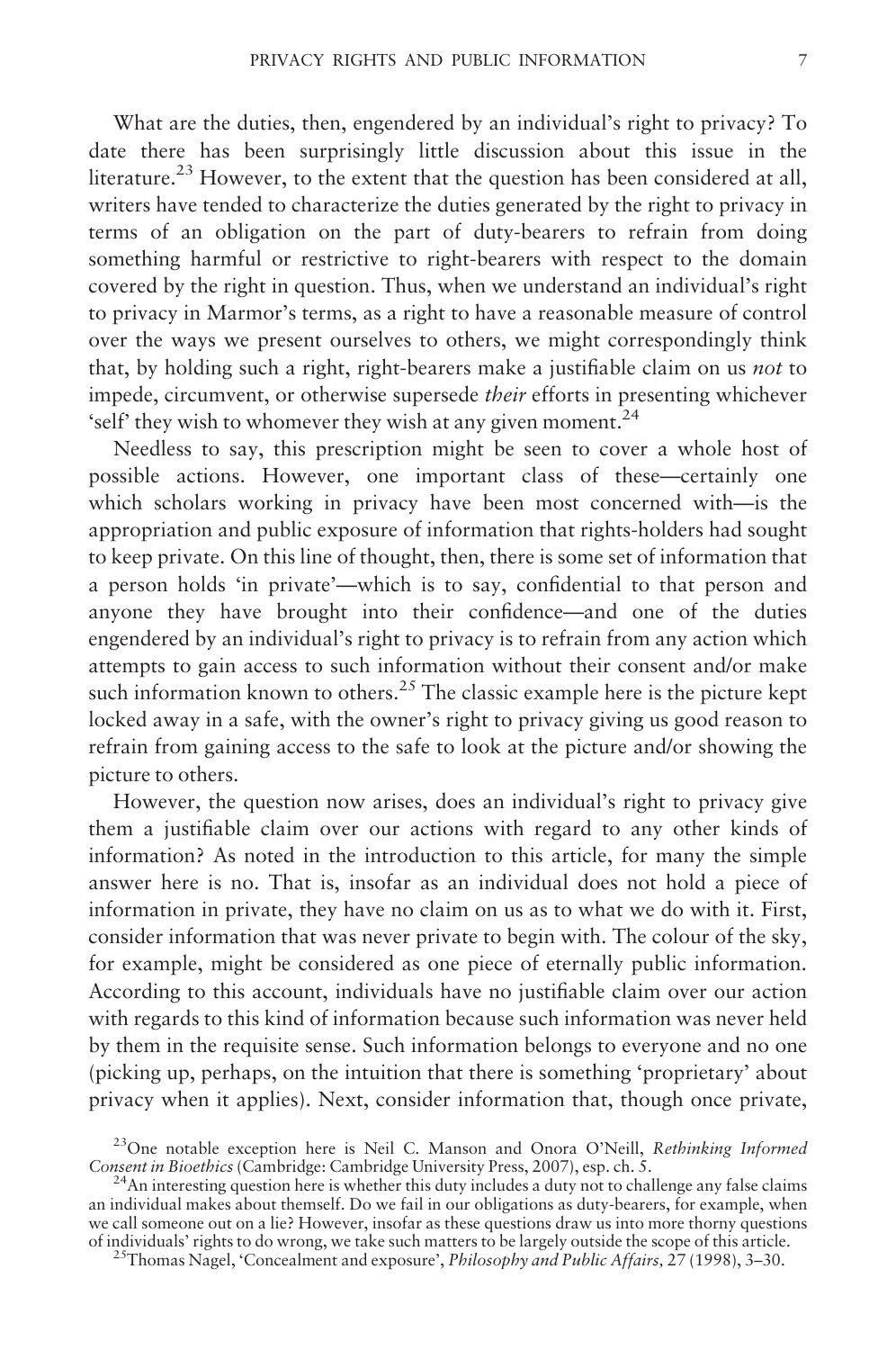now finds itself in the public domain by way of some action of the right-holder. Here, the argument goes, rights-holders have no justifiable claim over our action with regard to such information because, although they *did* have such a claim, by virtue of making such information public they have waived that claim—that is, they have absolved us of any obligations that we were previously under with respect to their right to privacy about that piece of information. Thus, whether a piece of now-public information is public by virtue of its always having been public, or whether it is public by virtue of some action of the right-holder, individuals have no legitimate claim over our actions. In turn, we might reasonably conclude that there are only two kinds of information—private information and public information—and one's right to privacy (and the duties it engenders) covers only that information currently held in private.

In our view, however, there is good reason to think the situation is more complicated than this. In particular, one salient fact seemingly missed by this account is the question of how a piece of once-private, now-public information came to be in the public sphere in the first place and, in particular, whether it was the result of an intentional action by the rights-holder or an unintentional one. For her own part, Thomson notes this possible consideration when detailing the five cases referred to at the beginning of this article, yet she also takes it to be irrelevant. Thus, for Thomson, regardless of whether such information was made public intentionally (as in cases (1), (2), and (3)), or unintentionally (as in cases (4) and (5)), one has 'waived' whatever privacy rights one had over such information.

Yet the idea that cases  $(1)$ – $(5)$  are morally equivalent seems wrong. In particular, it seems odd to claim that one could waive a right unintentionally. Rather, if one is to waive a right, one would seem to need actually to waive it the very notion of 'waiving' implying an intentional action on the part of the relevant agent with regard to their right.

One thing Thomson might mean here—which seems right—is the idea that one could, through a series of unintentional actions, render certain obligations engendered by a right *defunct*, which is to say, impossible for any relevant dutybearers to fulfil. It appears to be something like this idea that Thomson wants to get at in case (4), where the visitor appears to be precluded from fulfilling their duty not to look at the picture because they have no option but to look.<sup>26</sup> Yet there is a gap between unintentionally rendering defunct certain obligations engendered by a right and waiving that right. In particular, where waiving one's right to something might be seen to absolve duty-bearers of all their obligations engendered by that right (or, if specified, some explicitly demarcated set of obligations), from the fact that, by one's action, one renders some set of

<sup>&</sup>lt;sup>26</sup>We note that in Thomson's original formulation of the example it is not that the visitor has no option but to look, but rather that they would 'have to go to some trouble to avoid looking at it'. We note the vagaries around what constitutes being able not to look and the idea of a certain set of obligations being effectively defunct in Section V.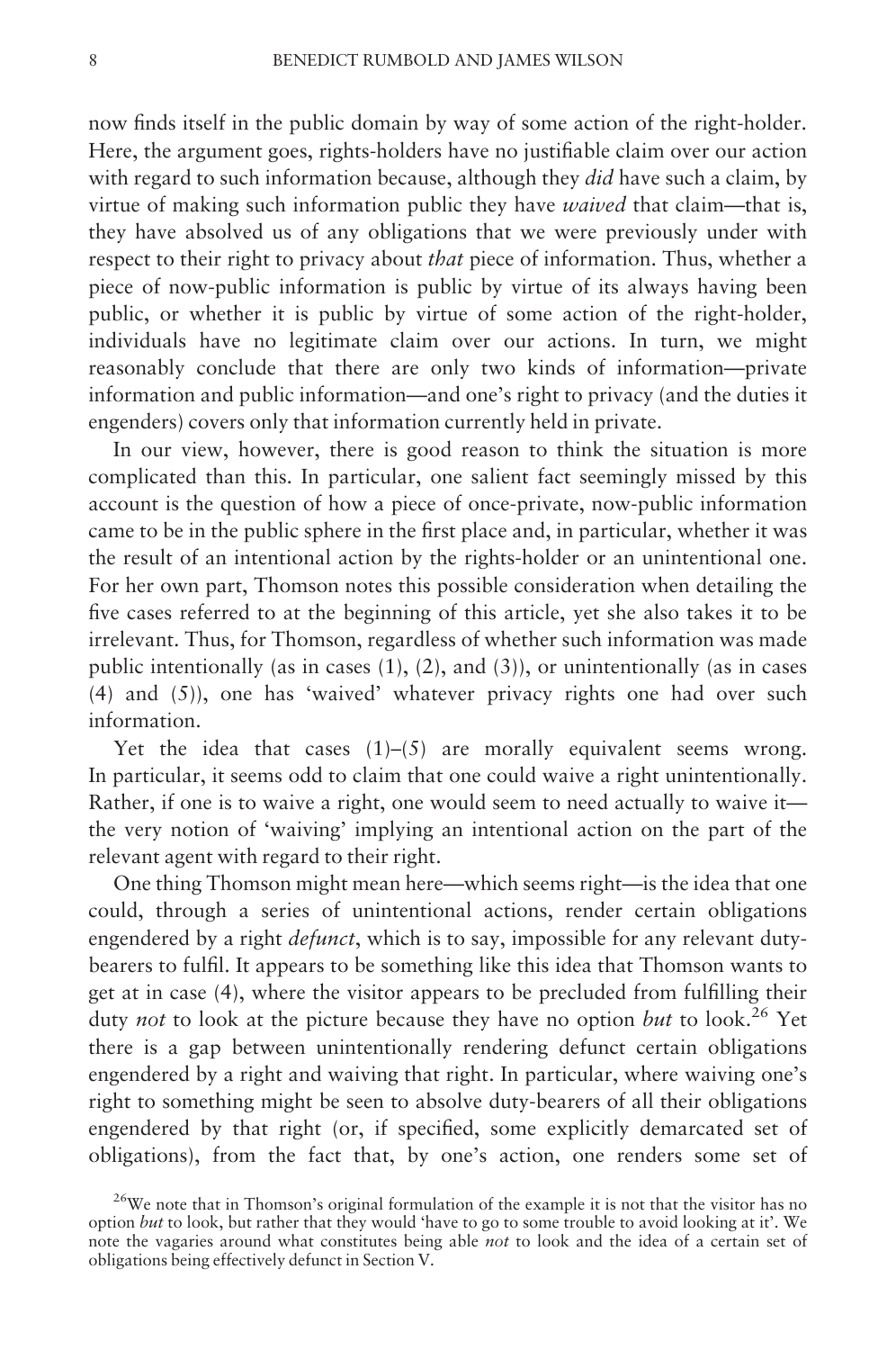obligations engendered by one's right defunct, it does not seem to follow that one renders all such obligations defunct, but rather only those that it is now impossible to fulfil. Returning to (4), then, simply because I have unintentionally created a situation where you cannot help but see the picture, thereby making it impossible for you to fulfil your duty to refrain from appropriating that information, it does not mean you are therefore absolved of all your duties engendered by my right to privacy—say, your duty not to disseminate its contents to others—for, of course, nothing about my actions, intentional or otherwise, has made fulfilling those duties impossible.

In some cases, this also seems true of one's duty not to appropriate some bit of information. For example, imagine your neighbours are having a highly personal, but also very loud, argument that you cannot help but overhear. Given the context, you know that your neighbours have absolutely no intention of broadcasting their discussion, perhaps being unaware how loudly they are talking, or that their windows are open, or that you are at home. What, then, are your obligations towards them? For Thomson, of course, there are none (at least, no obligations that could be understood in terms of their right to privacy).<sup>27</sup> However, we might think that, even if they are talking loudly, so loudly that it is impossible not to hear that they are having an argument, it would still be wrong of you to pay too close attention to precisely *what* they are saying. If you are to respect their privacy, you still have an obligation to refrain from attempting to appropriate the content of their discussion, to adopt a kind of wilful deafness to a conversation that, as far as they are aware and as far as they intend, remains private.

What all this suggests, of course, is that there may be some pieces of onceprivate information that have found their way into the public domain, but in respect to which a rights-holder has not waived their right nor, indeed, necessarily rendered defunct all our obligations engendered by that right. And, from here, it also becomes clear that, contra Thomson, the mere fact that a piece of information is *within* the public domain does not therefore imply that one is under no obligations with respect to it, for it may be that the relevant rightsholder never waived their right over that information.

One likely concern one might have with this view is that it makes the ethical situation with regard to once-private, now-public information much more complicated than accounts such as Thomson's would suggest. This is correct, in ways we will shortly go on to detail. However, we would argue that it also elucidates situations which we might otherwise consider somewhat murky. Take the case of a wrongly addressed email. One receives a salacious email that

 $^{27}$ Thomson discusses a very similar case: 'Suppose that my husband and I are having a fight, shouting at each other as loud as we can; and suppose that we have not thought to close the windows, so that we can easily be heard from the street outside. It seems to me that anyone who stops to listen violates no right of ours; stopping to listen is at worst bad, Not Nice, not done by the best people'; Thomson, 'The right to privacy', p. 296.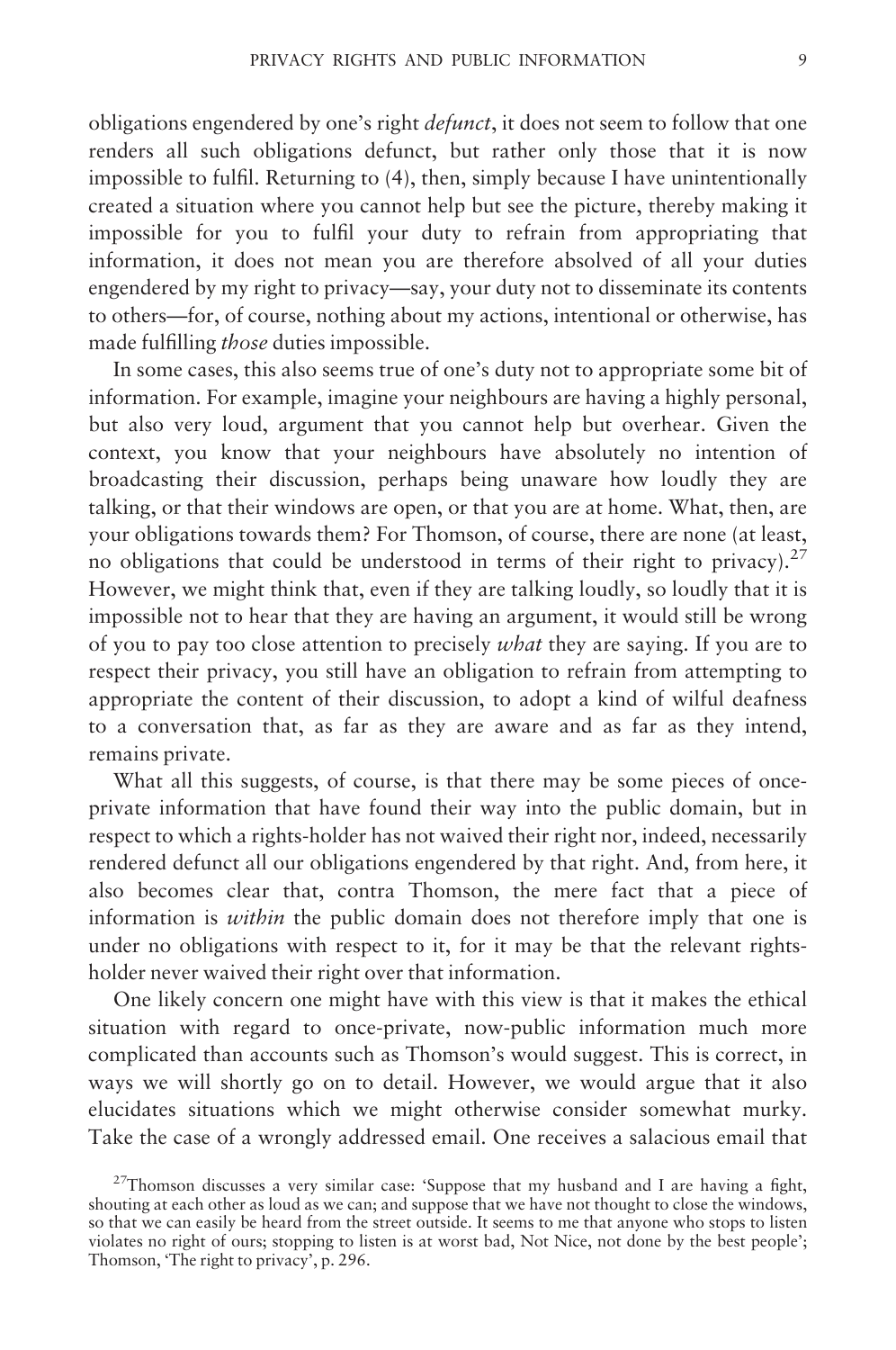was clearly intended for another party. Should one read it? Would it violate the sender's right to privacy to read it, or to send it on to others? Interestingly, whenever this case is discussed, commentators often suggest that one's obligations are 'unclear', that 'our intuitions pull us in different ways', and that there is 'extensive disagreement' about where one's duty lies. However, we would argue that the situation is clear: of course one should not read it, $^{28}$  let alone disseminate it to others.<sup>29</sup> Certainly, the mere fact that someone has failed to keep private what they hoped to keep private does not give one carte blanche with regard to any information they have inadvertently disclosed.<sup>30</sup>

Indeed, as well as clarifying our obligations in these kinds of cases, the foregoing analysis also provides something of an error theory as to how we came to think such cases were troubling in the first place. That is, we might think that our confusion about what we ought to do in these kinds of cases can be traced directly to, on the one hand, a philosophical model that tells us that we have no obligations with regards to public information, and, on the other, a set of intuitions that claim the exact opposite—just because the sender sent the email accidentally does not mean that you are thereby absolved of your duty to respect their right to privacy.

## III. DUTIES REGARDING INFORMATION OBTAINED THROUGH ANALYSIS AND INFERENCE

Let us take stock. One way in which one might read the previous section is as setting out a new model of how individuals manage their rights within a relevant domain. Within this model, individuals are taken to hold certain rights, from which it follows that there is a continued obligation on the part of duty-bearers to respect and fulfil those rights. Right-holders may also, through intentional action, waive their rights, which is to say, absolve relevant duty-bearers of their duties

<sup>28</sup>Plainly, this is not to say that we would never read it (simple curiosity being a powerful urge to resist). But even if nine times out of ten we would read the email, that would not show that there is

<sup>29</sup>There is an interesting question about the relative stringency of our different obligations here. Is our obligation not to send the email on to others (dissemination) more stringent than our obligation not to read it (appropriation)? The way we phrase the sentence above suggests that it is. However, this might not necessarily always be the case. One can imagine cases, for example, where our appropriating a piece of information another wanted to keep private would be worse than disseminating it. (Here we might think, for example, of a piece of information a loved one wanted to keep from us, yet which they would not care if anyone else knew—say, the fact that they were adopted.) The question of whether the right to privacy engenders obligations of differing strengths and, if so, whether these are codifiable or context-dependent, is a fascinating area for future discussion

 $\delta^{30}$ The same point holds for rights generally, and is not confined merely to the right to privacy. Suppose I am going away on holiday, and entrust the key to my house to a neighbour so that he can water the flowers in my back garden. The garden also contains a swimming pool—and the key gives access to this space. So giving the neighbour access to the garden for the purposes of watering also gives him easy opportunity to use my swimming pool. But if he did so in a way that went against my intentions, that would nonetheless count as a violation of my property right. Thanks to a referee for forcing us to be clearer on this point.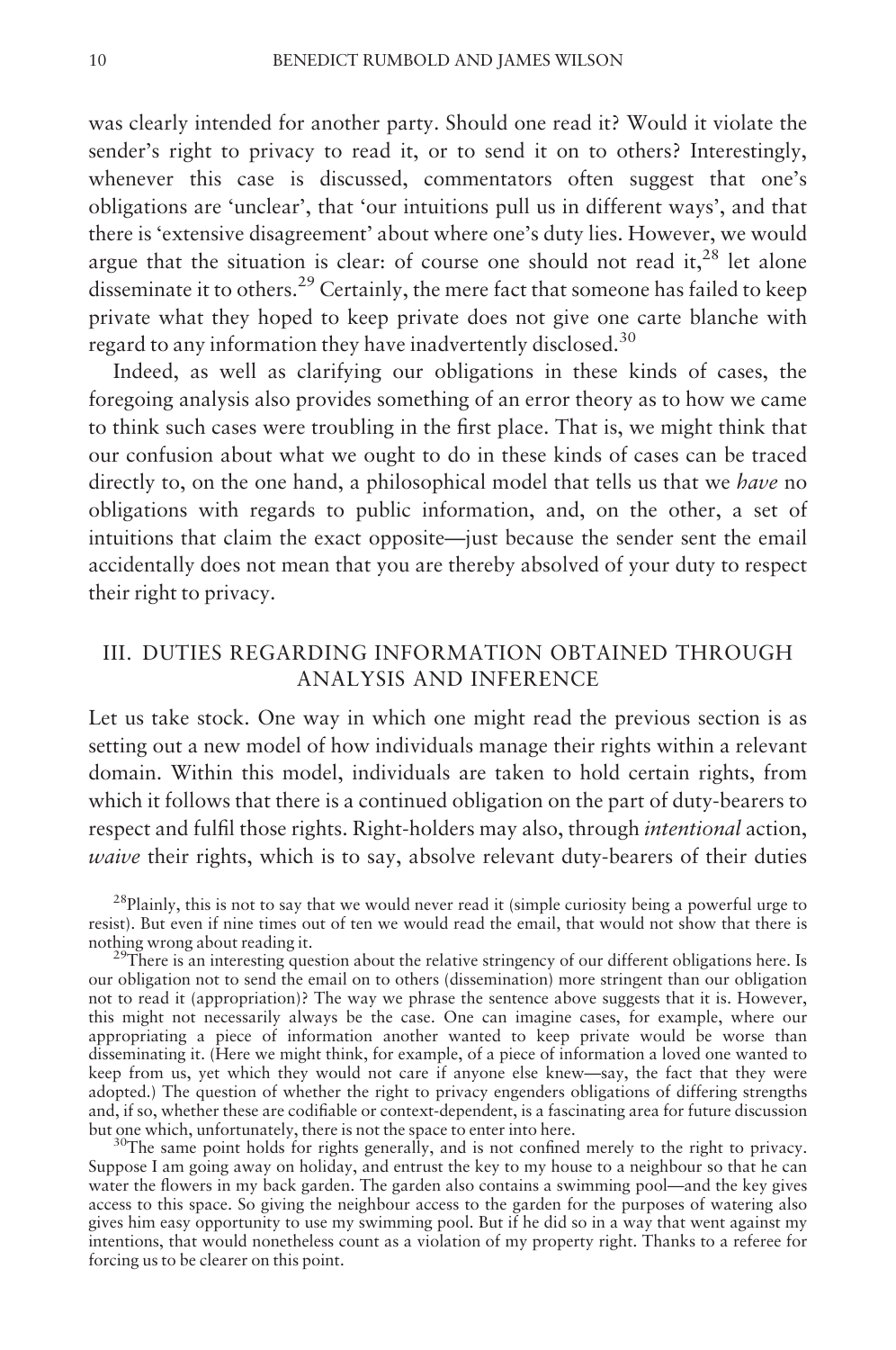with regard to those rights. They may also, through *intentional* or *unintentional* action, render their rights *defunct*, which is to say, make it impossible for relevant duty-bearers to fulfil their duties with regard to those rights. What they may not do is unintentionally waive their rights, which is to say, accidentally absolve duty-bearers of their rights. As we have seen, this model may be applied straightforwardly to how individuals manage their right to privacy: in different situations and through different actions individuals may hold, waive, or render their rights to privacy defunct.

Let us now consider information gained through analysis and inference. As stressed by Manson and O'Neill, one complicating factor around the ethics of privacy is that information used in thought, communication, and action does not fall into discrete types. Rather, it may be considered 'inferentially fertile':

Knowing that your neighbour smokes heavily—which may be public knowledge and readily accessible—allows you to make quite robust inferences about her probable future health. Sometimes we can infer what is taken to be personal information on the basis of information that is taken to be non-personal, indeed public.<sup>31</sup>

This inferential fertility raises a further question about the duties engendered by the right to privacy: namely, what are our obligations with regards to information that a person may wish to keep private  $(X)$ , but which we are able to infer from information they have made public (Y)?

Thomson's response to this is, again, uncompromising. That is, since any information X one is able to infer from public information ultimately originates in information that P has put in the public domain (whether intentionally or not), appropriating or transmitting such information does not violate any right of P's, even if that information is identical to information P wished to keep private. Again, just because P may not have known that by divulging Y she was therefore also divulging X, that does not mean that our uncovering X through analysis of Y violates her right to privacy, for by putting Y in the public domain, P has waived her right to privacy over it and anything that may be inferred from it, irrespective of whether that act of publicity was intentional.

On our model, however, we see that the inferential fertility of information adds another layer of complexity to the picture. That is, if we assume that there is a certain class of information that, though possible to infer from information P has intentionally made public, is nonetheless information that they did not intend to make public, we appear to create a new class of information and a new set of duties around it. Previously, then, we had:

- 1) Private information (or information held 'in private');
- 2) Information that has always been public;

 $31$ Manson and O'Neill, Rethinking Informed Consent in Bioethics, p. 104.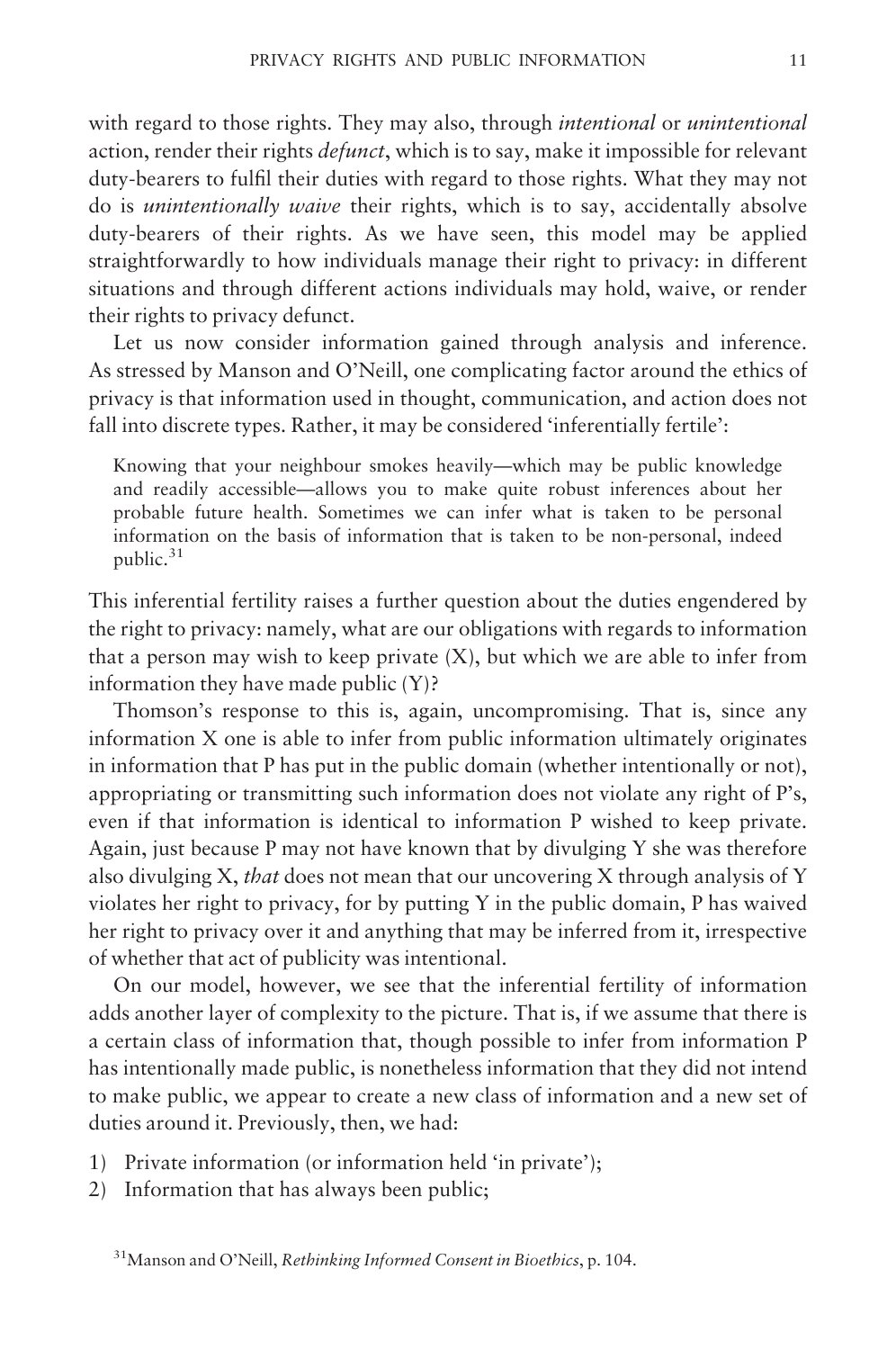- 3) Once-private information an individual has intentionally made public; and,
- 4) Once-private information an individual has unintentionally made public.

In the prior section, we argued that the right to privacy covered (1) and (4), did not cover (2), and had been waived with respect to (3). However, the inferential fertility of information suggests a new set of categories related to (3) and (4).

- 5) Information inferred from once-private information that an individual has intentionally made public and which itself counts as a piece of information that the individual intended to make public;
- 6) Information inferred from once-private information that an individual has intentionally made public but which does not count as a piece of information that the individual intended to make public; and,
- 7) Information inferred from once-private information that an individual only made public unintentionally.

Our view, then, is that right to privacy continues to track the extent to which an individual *intended* to make a piece of information public. Thus the right to privacy continues to be waived in the case of (5) and continues to cover (7). However, it also covers (6), which is to say, information inferred from information that an individual has intentionally made public, but which does not count as a piece of information they intended to make public. This puts the idea obscurely, but it can be rendered in a fairly simple example. Imagine Annabel. Annabel is a famous actress. She also suffers from a rare and very hard to diagnose genetic disorder, a piece of information about herself she wishes to keep private. One day, Annabel agrees to take part in a new medical initiative. The primary purpose of the initiative is to promote the donation of genetic code for research purposes. As a participant in the initiative, Annabel agrees to donate her DNA to medical science and, to allay the public's worries about genetic research, even agrees to post it on the internet, together with a note advertising the fact that it is hers. Unbeknownst to Annabel, however, by posting this information on the internet, Annabel also makes it possible for those trained in genetic medicine to deduce that she suffers from her rare genetic disorder. Brian is one such researcher and, having studied Annabel's DNA, decides to go to the papers to publicize that fact.

In this case, Thomson, and those who follow her, would argue that there is nothing wrong with Brian's actions, at least with regard to Annabel's rights. By posting her genetic code on the internet, Annabel has waived her right to privacy over both that information and anything that may be inferred from it, even if, when she originally posted her genetic code, she did not intend to disclose the fact she suffers from a rare genetic disorder. By contrast, we argue that, despite the fact that Annabel intended to publicize the contents of her DNA, by virtue of the fact that she did not intend thereby to publicize the fact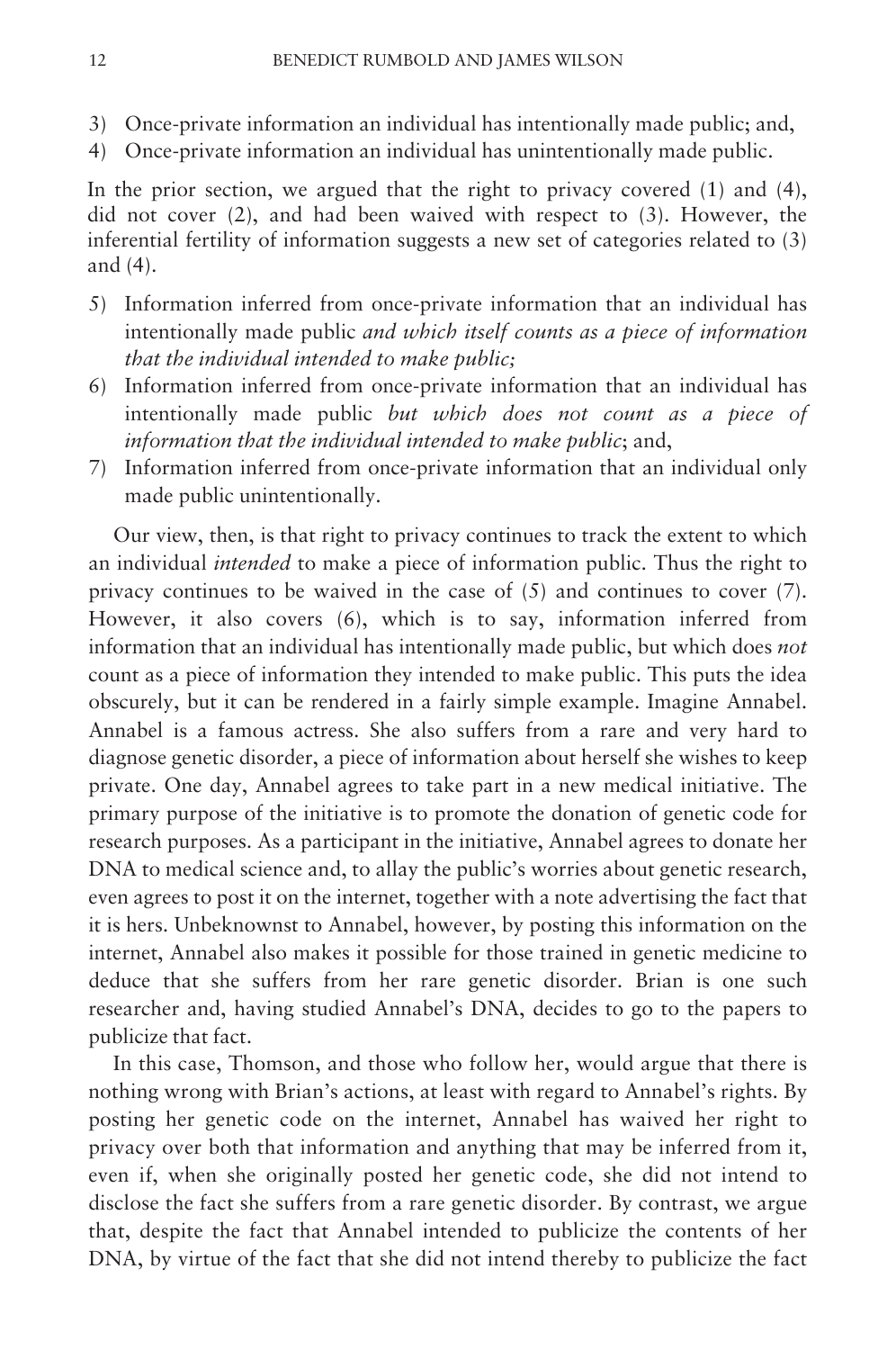she suffered from a rare genetic disorder, Brian's actions still count as a violation of her right to privacy.<sup>32</sup>

This argument, we feel, tracks our normal judgements about Brian's actions. That is, we seem to feel that by publicizing Annabel's condition, Brian does something wrong and, in particular, that he wrongs Annabel. However, it is also clear that at this point our model faces certain difficulties. For example, imagine that, rather than posting her DNA on the internet, during a party Annabel happens to bump into Sherlock Holmes. As the world knows, Holmes is a master of both observation and deduction and, during their conversation, he is able to deduce by mentally interrogating a series of stories Annabel tells him that she suffers from the rare genetic condition that she has tried so desperately to keep private. What kind of duties might Holmes be under at this point? On our model, it is not just that Holmes is under a duty to refrain from publicizing Annabel's condition but, perhaps more surprisingly, that he infringes (possibly even violates) Annabel's right to privacy insofar as he makes any effort to deduce the nature of Annabel's condition in the first place (to 'appropriate' it from information Annabel makes public).

This example is clearly somewhat fanciful; however, it seems to map a whole host of comparable scenarios involving big data analytics, as we explore in Section VI. Moreover, although none of us, perhaps, possesses the same keen eye as Sherlock Holmes, nor is as accurate in the inferences we draw from our observations, we are also constantly in the process of making inferences based on the information before us, inferences which may lead us to deduce certain pieces of information others had hoped to keep private, but which they have unwittingly divulged through various public utterances and actions. Picking up on a colleague's change in dress and demeanour, you rightly conclude that they are in a new relationship. Reflecting on various cues given over a recent family meal, you deduce that your sister has lost her job. Tasting a friend's coq au vin one evening, you correctly surmise that they did not spend their summer training to be a cordon bleu chef as they claimed and that they must have been doing something else entirely. Are we really saying that all such examples infringe an individual's right to privacy?

The worry here, then, is not that any of these examples *refute* our model, but rather that, put together, they seem to suggest it is *too expensive* in the sense that

 $32$ One instinctive reaction to this is to claim that Annabel is just daft. How could she not have realized that by posting her genetic code online she would also thereby be making it clear to anyone with the requisite skills and knowledge that she was suffering from a rare genetic disorder? 'Genetic' is in the name! Following this, we might even be inclined to think that whatever right to privacy Annabel had, she has surely forfeited such a right by virtue of her stupidity—that she 'gets what she deserves'. However, irrespective of questions of desert, and although we might chastise Annabel for her naivety in this situation, it is far from clear that, simply by virtue of that naivety, we should also think she has somehow forfeited her right to privacy. After all, one does not forfeit one's right to private property simply by absent-mindedly leaving one's car keys in one's car. Failing to act in a way that ensures, as far as possible, that the car will not be stolen does not somehow mean that the car is no longer ours, or that we cannot make reasonable demands on others by virtue of our rights over it.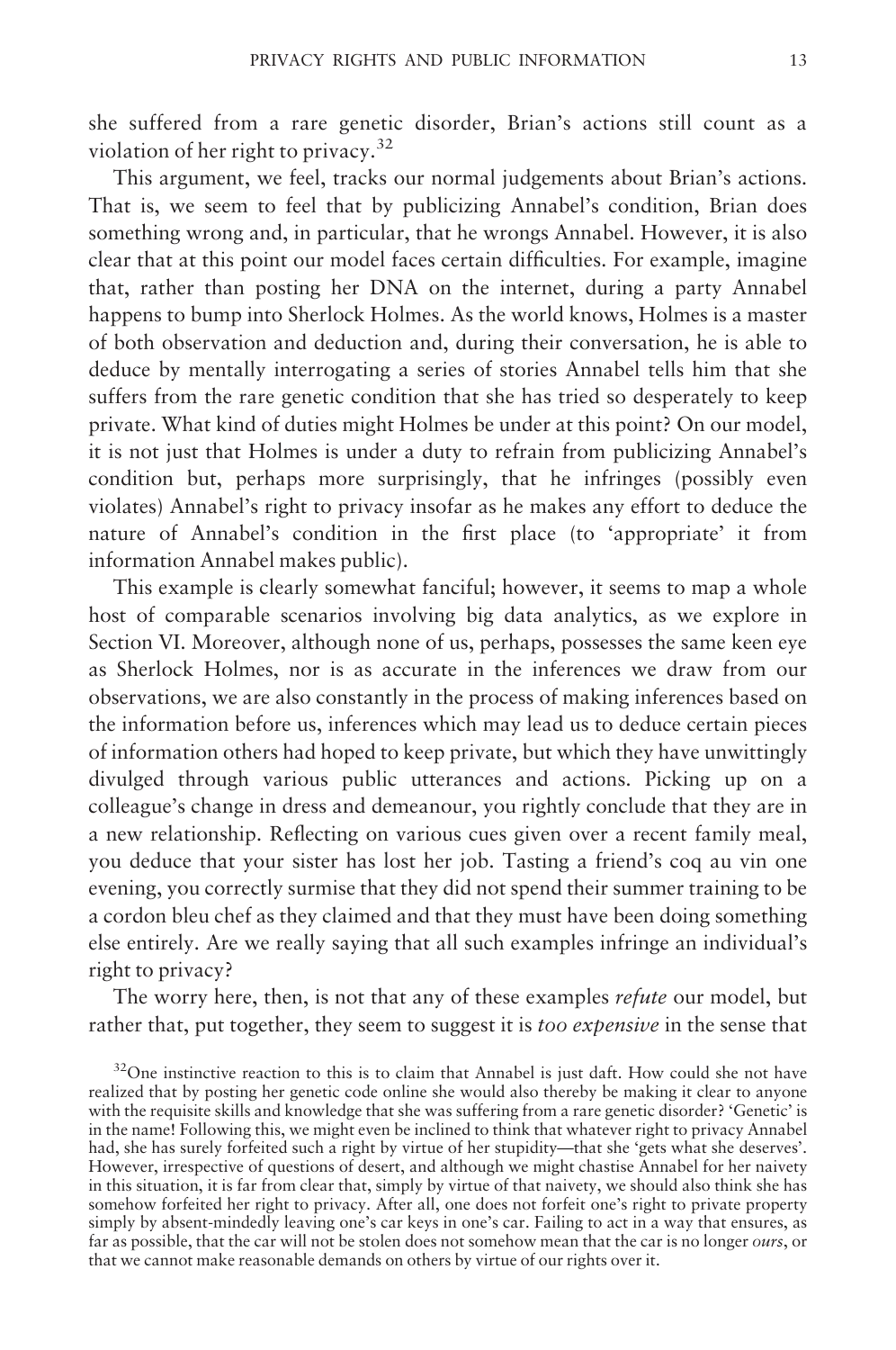it renders too many actions ethically unacceptable. In responding to this concern, it is worth separating out two different kinds of cases: first, cases in which we, as duty-bearers, know that a piece of once-private information is private and that the relevant right-bearer has only made it public unintentionally; and secondly, cases in which we do not know either whether a piece of once-private information is private or whether the right-bearer has made it public intentionally or unintentionally. In the rest of this section, we respond to the first set of cases. We deal with the second in the next.

In those cases, then, where we, as duty-bearers, know that a piece of onceprivate information is private and that the relevant right-bearer has only made it public unintentionally, we find ourselves ready to bite the bullet. That is, insofar as P has been attempting to keep a given piece of information private and we, as duty-bearers, know this, we believe that it would infringe her right to privacy were we to appropriate it by inferring it from information she has made public (intentionally or not). She has a right, as Marmor would put it, to have a reasonable measure of control over which 'self' she presents at any given moment to any given audience. By interrogating, then, your sister's public behaviour and disseminating any inferences you draw ('she has lost her job'), you infringe your sister's right to privacy (assuming, that is, that such information is covered by those rights). $33$ 

However, if this seems a radical claim, a few things may be said in mitigation. First, by virtue of natural psychology, it looks as though there are going to be countless cases in which we cannot help but infer something about someone based on the information before us. In the case of our friend's claim to have spent the summer training to be a cordon bleu chef, then, we might think that it is simply not possible for us to refrain from drawing an inference about the truth of that claim having tasted their coq au vin. To taste the dish is to know. Thus, following the analysis offered in Section II, we might similarly think that, in this case, our friend has unintentionally rendered our duty not to appropriate that information defunct. It is the equivalent of it being impossible 'not to look'.

Secondly, in asserting that individuals' rights to privacy can cover information that may be inferred from information they have (intentionally or unintentionally) made public, we are not saying that duty-bearers are under a

 $33A$  wonderful example of this duty not to pry is given in Jane Jacobs's The Death and Life of Great American Cities (New York: Modern Library, 1993), p. 78. Here, in a discussion of the importance of privacy in cities, Jacobs gives the example of Joe Cornacchia, a local delicatessen owner who looks after the house keys of local people while they are away: 'In our family, for example, when a friend wants to use our place while we are away for a week end or everyone happens to be out during the day, or a visitor for whom we do not wish to wait up is spending the night, we tell such a friend that he can pick up the key at the delicatessen across the street. Joe Cornacchia, who keeps the delicatessen, usually has a dozen or so keys at a time for handing out like this ... Now why do I, and many others, select Joe as a logical custodian for keys? Because we trust him, first to be a responsible custodian, but equally important because we know that he combines a feeling of good will with a feeling of no personal responsibility about our private affairs. Joe considers it no concern of his whom we choose to permit in our places and why.'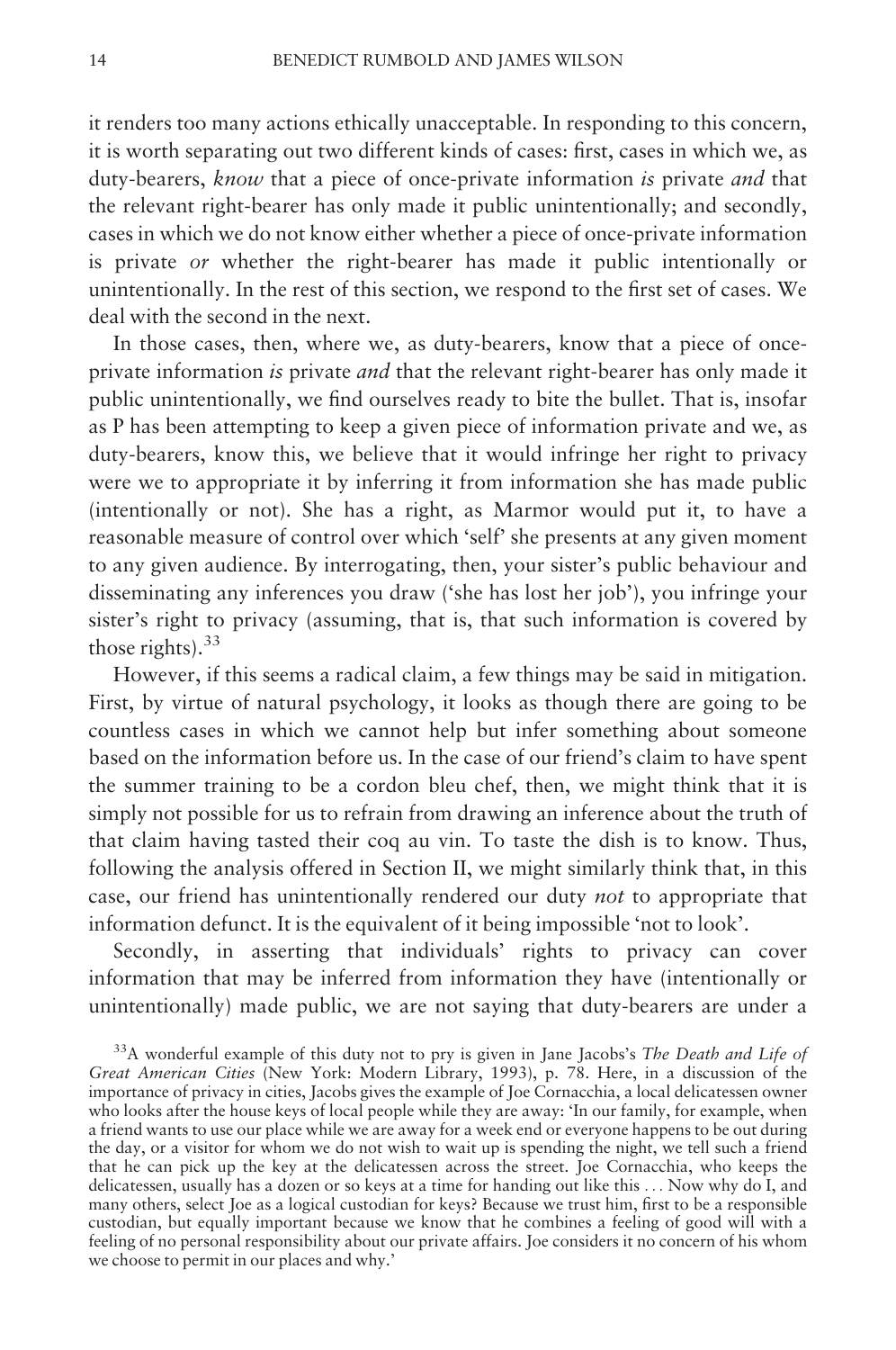corresponding duty to refrain from making judgements about individuals based on their public utterances and behaviour. It may be, for example, that individuals wish to present themselves not only as people with a certain history, but as persons of a certain character—morally upstanding, perhaps, or wise, or modest, or athletic. However, whether or not someone is a person of a certain character, whether they are moral or wise or athletic, is not, strictly speaking, a piece of private information. It is not something that they hold and which they may choose to divulge to certain people and not others. Rather, it is something we, the moral community, decide about *them*. As such, although the right to privacy might cover information about an individual's actions and history we can infer from their public utterances and behaviour, it does not cover the judgements we may make on the basis of those utterances and behaviour.

Finally, it is important to note that, in saying that certain actions 'infringe P's right to privacy', we are not claiming that such actions necessarily violate P's right to privacy, which is to say, that they are always overall wrong, all things considered. Rather, in our view, even though  $\varphi$ -ing may infringe P's right to privacy, it might still be overall justified, given the other moral considerations at play. For some, of course, this will make little sense. For example, for those who are committed to an especially stringent conception of rights, who take rights to routinely 'trump' other moral considerations, insofar as  $\varphi$ -ing infringes P's right, it is necessarily always (or nearly always) all-things-considered wrong, for it is just part of what it means for P to have a right to  $\varphi$  that it cannot be overridden by alternative moral considerations (or can only be so overridden in a small minority of cases). If, then, telling others that your sister has lost her job infringes her right to privacy, it is always (or almost always), all-things-considered morally unacceptable, even if it is done with her best interests at heart.

Our own view takes rights to be much less stringent than this. That is, we would argue that there are a range of situations in which an individual's right to privacy may be permissibly overridden in the face of alternative moral considerations. Thus, if one believes that it is in one's sister's interests that the family know she has lost her job, perhaps so they might be able to support her better, then, on our view, it may well be morally acceptable to share this information with that group, even though it infringes her right to privacy. Similarly, we might think that a detective is justified in uncovering certain aspects of a suspect's private life in the course of their investigations, even if it infringes their right to privacy, and so on and so forth.

In this way, the present model of the right to privacy might be considered to be partly dependent on a conception of rights that takes them to be less stringent than is commonly supposed; or, at least, is far more attractive as a theory insofar as one also subscribes to a less stringent conception of rights. Yet this should not be taken as a strict logical entailment. Rather, one may subscribe both to an absolutist conception of rights and the model of the right to privacy described here; it is simply that insofar as one does, one is forced to accept that far more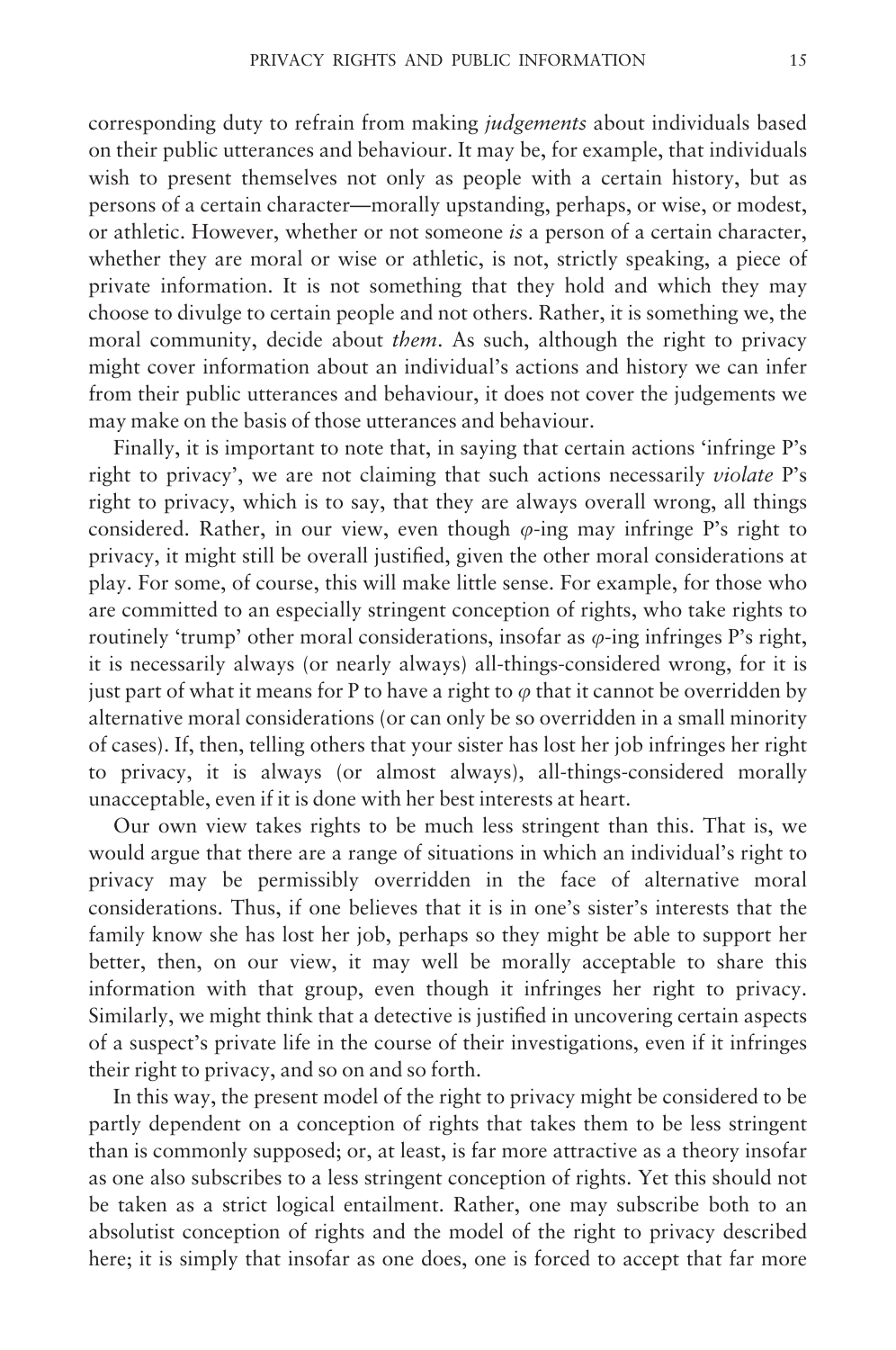agents are engaged in far more unethical behaviour than if one were to marry it with a less stringent conception.

## IV. OUR OBLIGATIONS WHERE THE ETHICAL STATUS OF THE INFORMATION IS UNCLEAR

Thus far we have argued that the right to privacy covers not only private information, but also once-private information that a right-holder has unintentionally made public, the latter class including any information they were unaware could be inferred from information they have intentionally made public, and would not have otherwise released. We believe that this description of the scope of the right to privacy is the right one, following necessarily from a set of intuitive judgements about when someone can be said to have waived their right. Yet there are undoubtedly drawbacks to this model. First, it complicates the ethical permissibility of using public information insofar as it suggests that some uses of public information are ethically unacceptable. Whether one takes rights to be more or less stringent as moral considerations, it also suggests that a lot of behaviour we might once have thought acceptable is, in reality, unacceptable. Perhaps most pressingly, however, it also creates a certain ambiguity about the nature of our obligations when the ethical status of the information is unclear. What are we to do when we do not know whether a person has made a piece of information public intentionally or unintentionally, or, indeed, whether it is a piece of private information at all?

One problem here is that insofar as one thinks that the appropriation or dissemination of once-private information *may* infringe one's right to privacy, one might also think that we ought to refrain from the appropriation or use of any public information where we are unsure whether that information has been made public intentionally. To follow such a principle would ensure that we will always protect individuals' privacy-related interests. However, it also has the unhappy consequence of effectively prohibiting all intentional (that is, noninstinctive) analyses of once-private information. Not only might we think this comes at huge social cost, we might also think it runs afoul of common-sense morality. That is, it just does not seem to track our normal thinking about public information that we should never appropriate or disseminate it on the slim risk it may once have been private and has only been publicized unintentionally, even where we have no good reason to believe that this is the case.

Does, then, our model of the right to privacy lead us down an ethical dead end? Not necessarily. The point where this reading goes wrong, it seems, is in its assumption that the fact that the appropriation or dissemination of once-private information may infringe one's right to privacy necessarily engenders an obligation to refrain from the appropriation or use of any public information where we are unsure whether that information has been made public intentionally or not. Rather, we might think that the duties engendered by the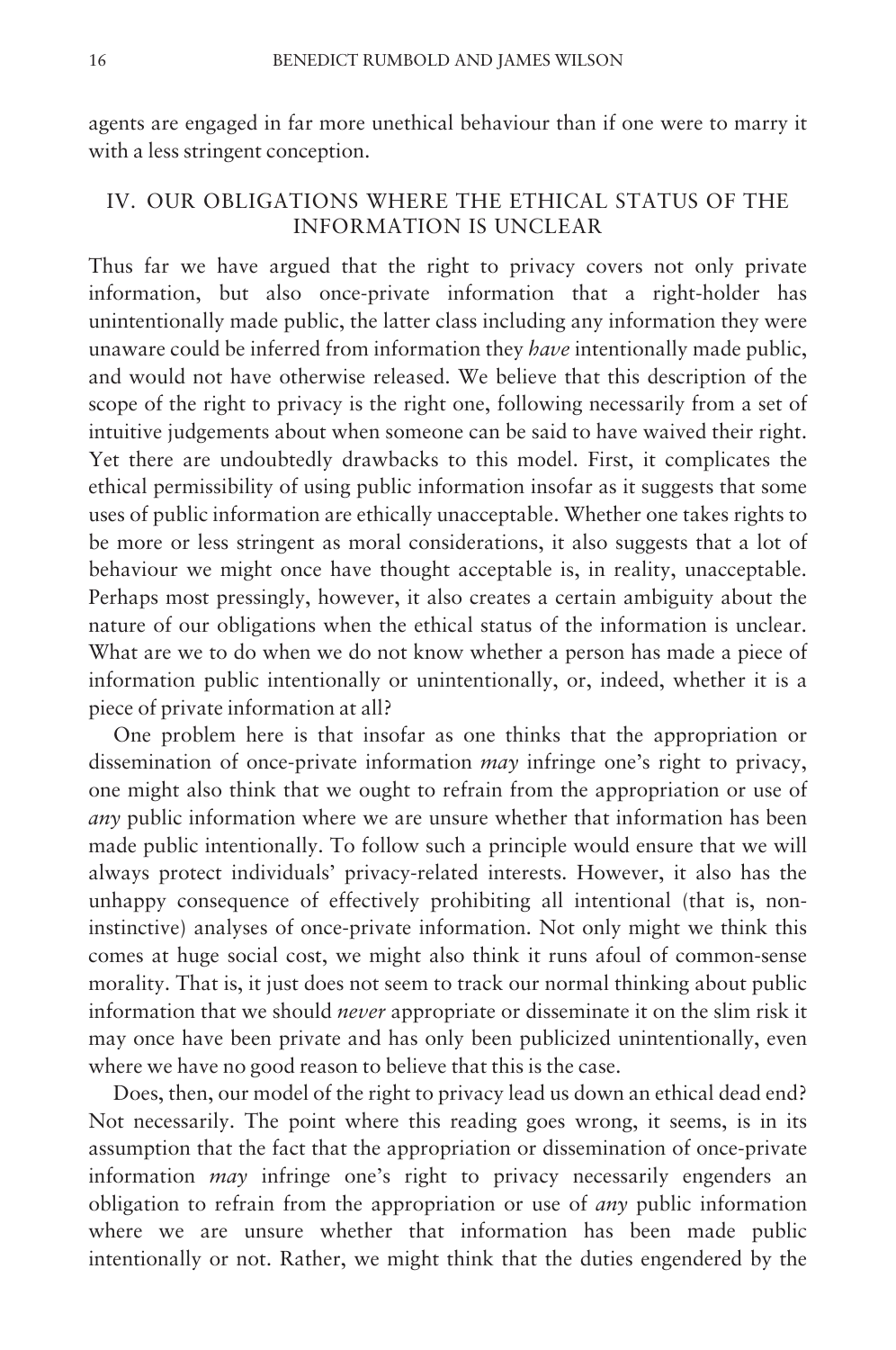right to privacy stop short of requiring duty-bearers to do that.<sup>34</sup> In Marmor's model of the right to privacy, this limit is captured in his reference to the idea that rights-holders only have a justifiable claim to a 'reasonable measure of control' over the ways in which they present themselves, and what is theirs, to different people.<sup>35</sup> Similarly, we might think that individuals' right to privacy does not engender an obligation on the part of duty-bearers to refrain from the appropriation and dissemination of any now-public information that may have been publicized by a right-holder unintentionally. Rather, we might think that it only requires them to refrain from the appropriation and disclosure of information that they have reason to think was once private, and which the relevant right-holder would have wanted to keep private. In this way, then, whether or not Q's actions infringe or even violate P's privacy rights depends in part on what Q could reasonably have expected P's concerns were with regard to once-private information that now finds itself in the public domain.

As with Marmor's qualification of how much control we may rightfully demand with respect to how we present ourselves to others, there is something a little 'rough and vague' about the use of reasonableness here. However, we feel it again tracks our normal judgement about the relevant class of cases. In the case of Annabel, then, we might reasonably expect that Annabel would not have wanted the fact that she suffers from her rare genetic disorder to be widely publicized, even when she has posted her DNA profile online (simply by virtue of the fact that people do not generally like their medical histories being made public). In forwarding such information on to the media, then, Brian fails to abide by his moral duty—he had good reason to think that that piece of information was private and that Annabel would have wanted to keep it private. At the same time, however, we can easily imagine a host of further information capable of being inferred from Annabel's DNA profile that we would not normally expect her to want to keep private (for example, the colour of her eyes and the likely colour of her children's eyes, the fact that she has 23 pairs of chromosomes, and so on). Accordingly, Brian cannot be said to be failing in his duties with regards to Annabel's right to privacy if he publicizes that.

From this, though, we can also recognize that there will be some cases in which a conscientious agent, taking the utmost care to respect an individual's right to privacy, will still get it wrong about what that individual intended or did not intend when they made a certain piece of information public. In some, fairly benign, cases (at least with respect to the interests of the subject of the disclosures), she will refrain from publicizing information that the individual did not actually intend to keep private. In other, more troubling, cases, she will

<sup>&</sup>lt;sup>34</sup>One way to cash this out would be to say that it is not by virtue of *any* aspect of X's well-being that Y may be held to be under some duty to them, but rather only those aspects of X's well-being that provide a *sufficient reason* for holding Y to be under such duties. Cf. Joseph Raz, 'The nature of rights', *Mind*, 93 (1984), 194–214.

 $135$ Marmor, 'What is the right to privacy?', p. 6.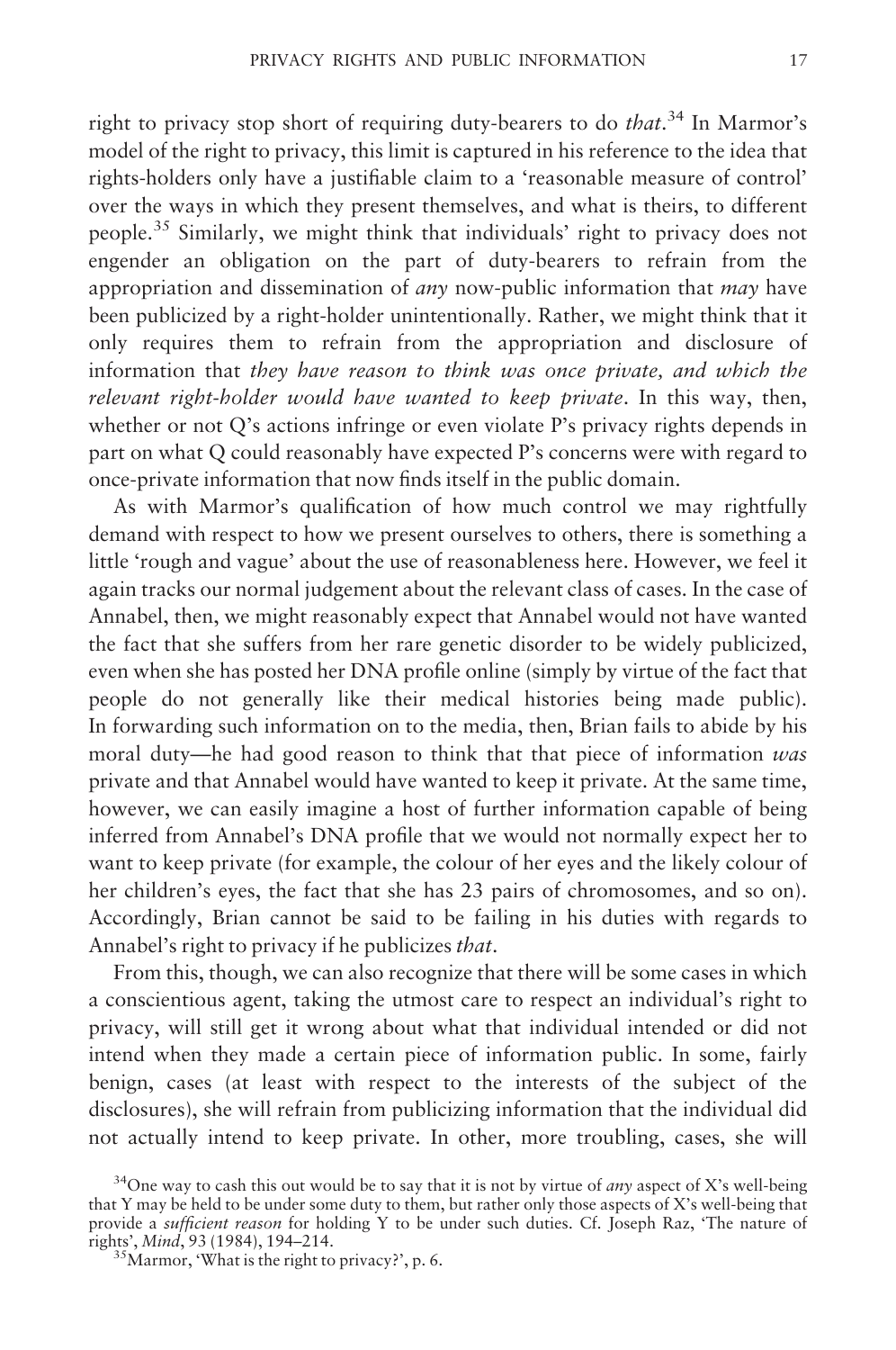publicize information that the individual *had* hoped to keep private. However, as above, although the latter sorts of cases are cause for regret in the harm they do to P, we do not believe that they violate P's rights. For P cannot really be said to have a right to privacy over information that is currently public (or has been inferred from information that is currently public), and which no one could have any reason to think they wished to keep private—even if they only made such information public unintentionally. In this final analysis, then, we tend to agree with Thomson, that an individual has no right to privacy over a private picture when they 'leave it somewhere such that nobody could be reasonably be expected to know it belonged to anybody' (Thomson's fifth case). However, where Thomson sees this as true by virtue of the fact that in such a case an individual has unintentionally 'waived' their rights to privacy, we see it as true by virtue of the inherent limits in the duties engendered by the right to privacy itself.

#### V. COMPLICATIONS AND CLARIFICATIONS

The model presented in this article gives rise to a number of questions and possible counterarguments. For example, much of our argument rests on the assumption that agents' actions fall fairly neatly into one of two camps: the intentional and non-intentional. However, while seemingly true of many cases of action, it is not clearly true of all action. What, for example, of information that the right-holder does not know if they would like publicized, or cases in which they have no real feelings either way? What if their feelings on the matter are mixed, making their subsequent actions ambiguous? Say, for example, one leaves a diary detailing one's suicidal thoughts out where a loved one can find it, half by accident but also, perhaps, half hoping that they will find it and realize how deeply unhappy one is. Should we consider such a disclosure intentional or not? In these kinds of situations we might think that there is a degree of indeterminacy about the extent to which a right-holder's action was intentional or not, leading in turn to an ambiguity as to what our duties are in respect to their rights.

Another area of indeterminacy relates to the question of when one's obligations around a particular piece of information become defunct. Take the example of the picture on the table (Thomson's fourth case). In Thomson's original formulation of this example, the idea here was not that it was *impossible* for the visitor not to look, but rather that 'they would have to go to some trouble to avoid looking at it'. Now, for ease of explication, in Section II we rendered this as being effectively impossible not to look, in order to make clear the idea that in certain situations, certain duties engendered by P's right to privacy may be rendered defunct. However, one might argue that in almost all cases we have some sort of choice not to look at a picture, even if it means walking around with one's eyes closed or refusing to pay attention to anything that one sees. As Thomson's depiction of the scenario makes clear, in most situations the point is that one would simply have to go to some trouble to avoid looking. We might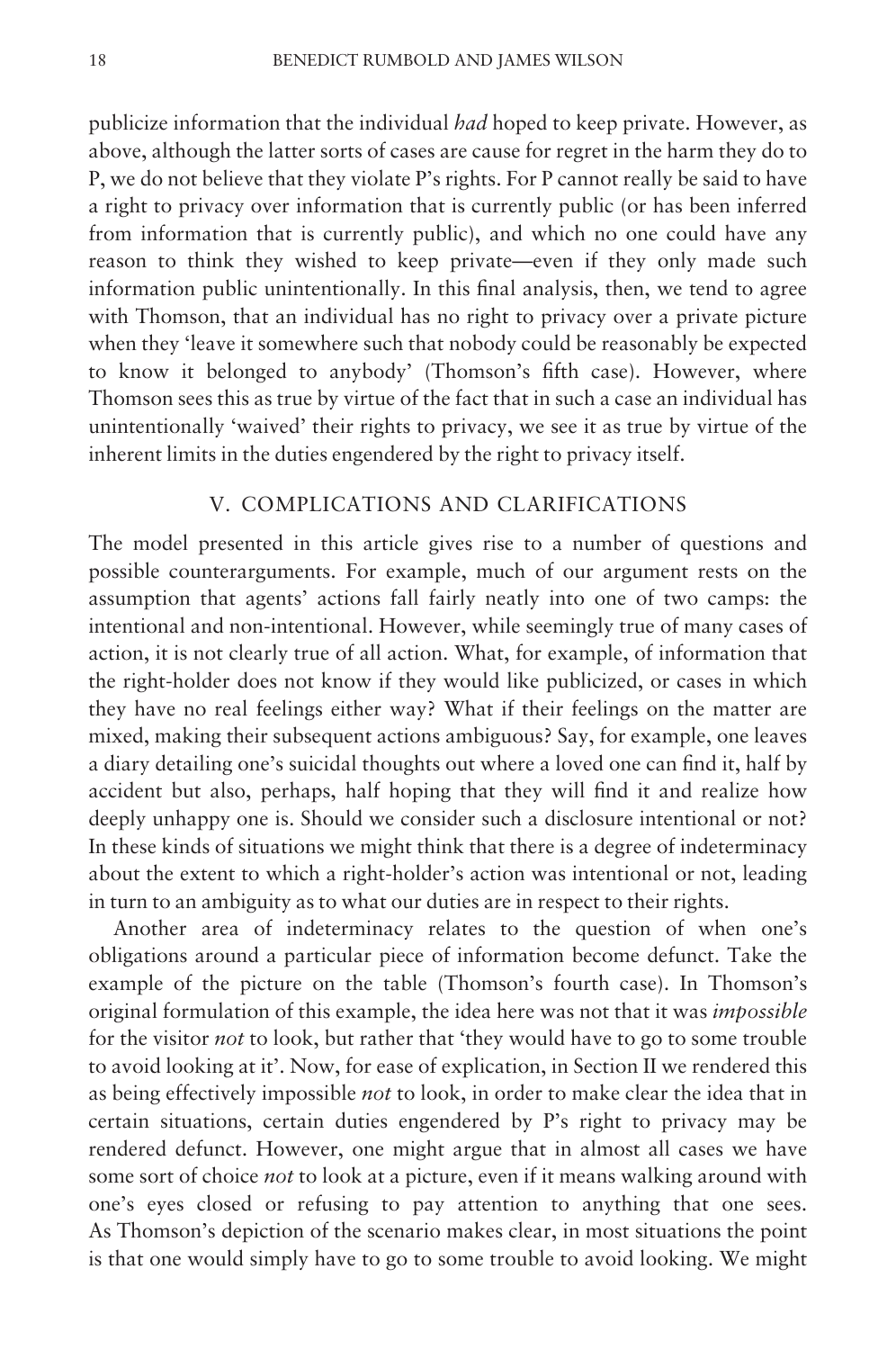therefore conclude that one's obligations with regard to an individual's right to privacy become defunct not necessarily (or not only) when it is *impossible* for us to fulfil them, but also when fulfilling them would require such a burdensome set of manoeuvres on our part as to be somewhat unreasonable. Again, though, if this is the case, then it suggests a degree of ambiguity as to when the circumstances are such that fulfilling one's obligations with regard to P's right to privacy are sufficiently burdensome as to render them effectively defunct and when they are merely a burden that we are duty-bound to bear.

Another respect in which the current model may be questioned is in our apparent assumption that all the duties engendered by an individual's right to privacy are somehow on a par, which is to say, that it would be 'just as wrong' to appropriate a piece of information as it would be to share it with another, or that it would be 'as wrong' to share a piece of information under conditions of confidence as it would be to make that piece of information *truly* public—say, by posting it on the internet or shouting it from the rooftops. Clearly this seems false (and, indeed, we would argue that it is not actually an assumption of our account). Yet, if it is false, it suggests that the various duties engendered by a right such as the right to privacy may be of different normative standing to one another and to other moral considerations. In turn, this would appear to imply that, if rights can be overridden by alternative moral considerations, it may be that certain moral considerations are sufficient to override some duties engendered by the right to privacy but not others. The thought here, then, would be that 'catching a murderer' could conceivably justify a detective appropriating certain details of a suspect's life and the sharing of that information with certain other members of the police force, but not in appropriating  $any$  information about the suspect's life, nor in sharing *any* information with *any* other members of the police force or the public at large.

All these sets of issues look rich seams for further enquiry. However, without wanting to downplay them or others, given the confines of space we would like instead to make a few brief points on the idea of a 'reasonable expectation'.

One concern we may have with the present conception is that it can seem to suggest that the acceptability of the expectation (and hence the extent to which a duty-bearer's behaviour to P violates the right to privacy) is dependent on how far it accords with the cultural norms prevalent in their society. That is, Q could not be said to have violated P's right to privacy if she publicized once-private information that, given the social norms prevailing within her society, she had no good reason to think P would have ever intended to keep private.

In one sense, of course, the fact that the current model is socially relative in this respect might be seen as one of the features in its favour: since it is flexible in a way similar to Marmor's account, it is able to account for why the publicity of certain information may constitute a violation of privacy in certain societies but not others. Thus, Q's dissemination of a photo of P, a married woman, sitting in her garden with her hair down, might be read as a serious violation of her right to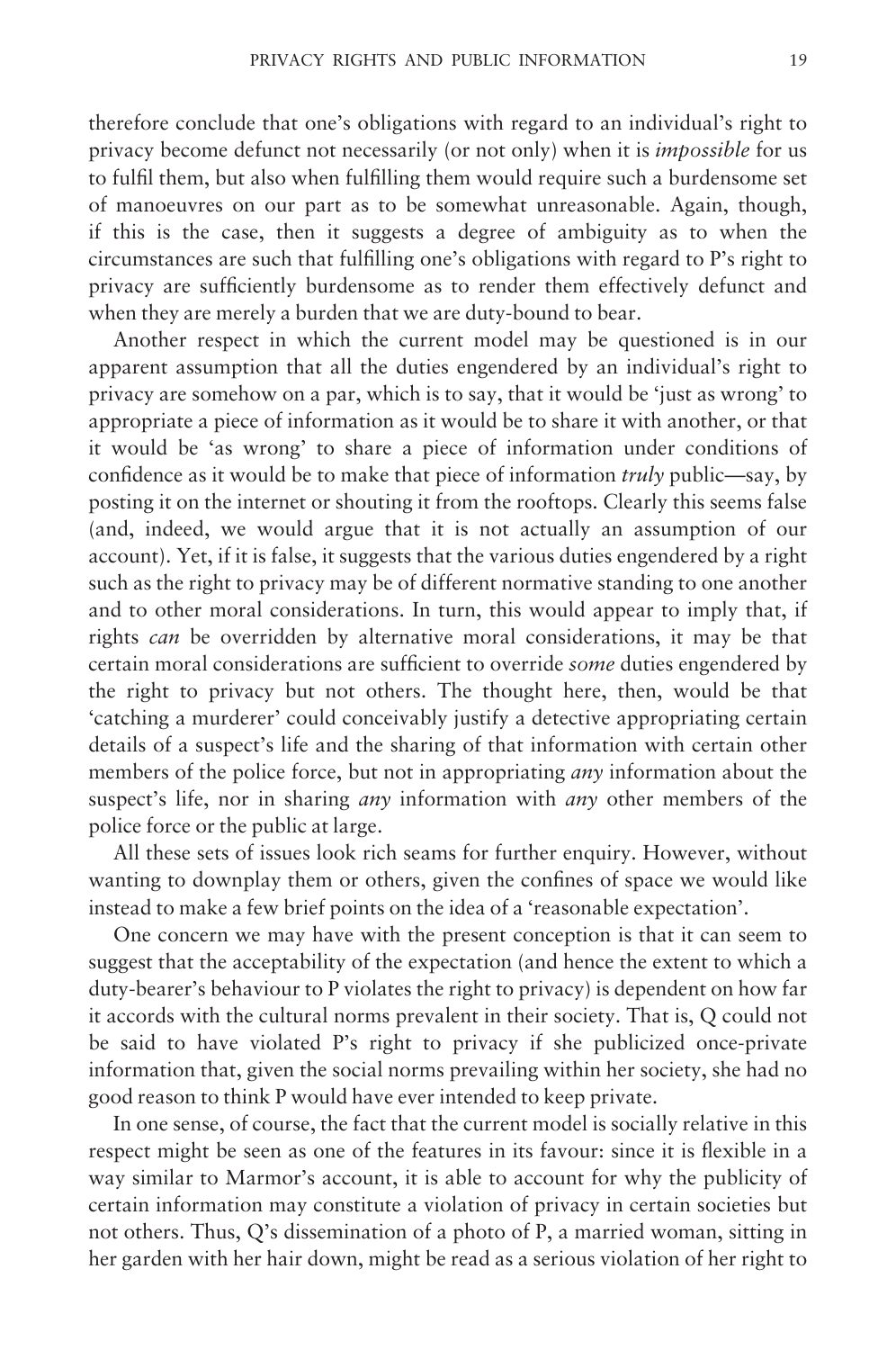privacy were it to be disseminated in a population of Orthodox Jews but not necessarily in other cultures. Yet this feature of the current model also carries certain problems, most notably insofar as it appears to discriminate against minorities. Returning to the example of Q disseminating a photo of P with her hair down, then, we may note that not only do cultural expectations about the privacy of hair differ widely, but so too does awareness of this variation. Say, for example, that as an Orthodox Jew, P considers Q's photograph of her to be both highly personal and private. But as, say, a British citizen living in a close-knit rural village in England, going by the social norms prevalent in her society, Q could not be reasonably expected to think that P would have wanted such a photograph to be kept private.<sup>36</sup> Yet this is exactly the opposite conclusion to the one we would draw were Q an Israeli citizen living in the Lower Galilee. In the former case, then, despite P's interests remaining the same and Q's actions being effectively identical, P has no justifiable complaint against Q, whereas in the latter case she does.

However, rather than suggesting a flaw in the present model, what this example alerts us to is perhaps the simple fact that what constitutes a reasonable expectation—and hence the limits of what an individual may justifiably demand of others with regard to their privacy—cannot be defined simply by the most prevalent norms within a given society. Rather, we might think that to constitute a reasonable expectation of what P intended to publicize, one would also need to consider the likelihood of P being a member of minority group and the norms held by such groups. Another guiding light here might be to consider how the act of publicity fits with the wider actions of the right-holder themself. That is, is there anything about P's wider actions that would give us a clue as to her intentions with regard to this act of publicity? Even this, though, is really just another way of saying that establishing whether or not P might have intended to make X public (and thus what constitutes a reasonable expectation about her wishes in this regard) might be as much about understanding the context in which the act of publicity takes place as the content of the piece of information in question.

#### VI. IMPLICATIONS FOR THE ETHICS OF BIG DATA

As a rule, we have tried to approach the questions raised in this article as generally as possible, which is to say, at a relatively high level of abstraction. However, before concluding, we would like to dwell for a moment on the implications of our model for our thinking about the ethics of Big Data.

To date, much of the debate around Big Data has focused on the ethical acceptability of linking and analysing large datasets of private, personal

 $36$ Unless, that is, they were aware that P was an Orthodox Jew and were familiar with Jewish customs around modesty, but we will assume for the purposes of this example that Q is entirely unaware of such facts.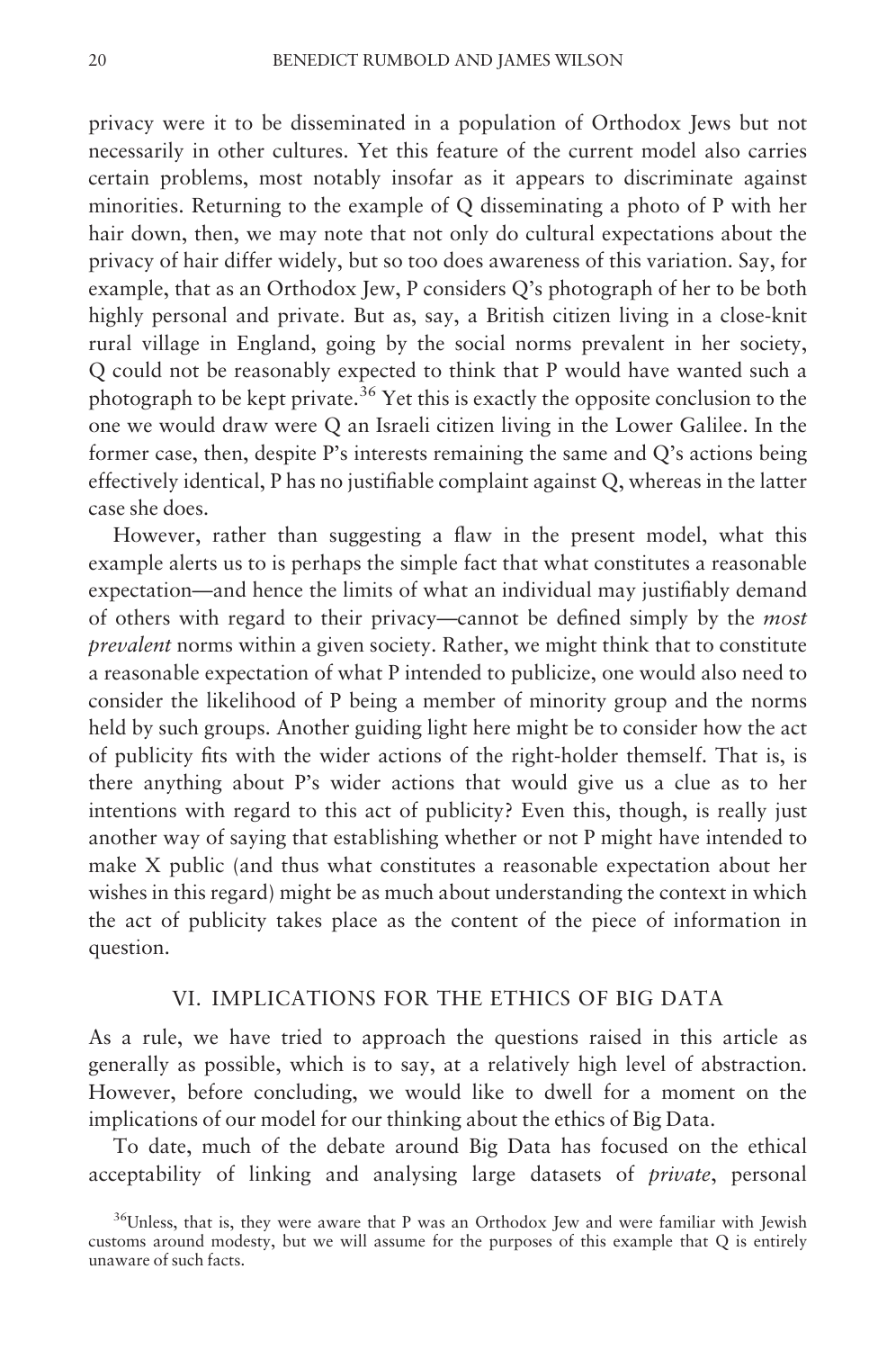information, often for some sort of public benefit.<sup>37</sup> Insofar as such practices seek to make use, without appropriate consent, of information that individuals (wrongly) believe private, we have generally taken the ethics around such practices to be fairly clear cut: namely, all such analyses are infringements of an individual's right to privacy.<sup>38</sup> However, a large field of modern data analytics also looks to interrogate personal information that individuals have made public. For example, analyses are routinely run on individuals' Twitter accounts and Facebook posts, both of which may be deemed (depending on the settings associated with the relevant accounts) 'public' information. As with analyses of private information posted on the web, such interrogations can lead to some fairly startling findings. Statistical models have been written to predict, with a high degree of probability, users' socio-economic status, voting patterns, even sexuality. Indeed, one recent research project—to which the authors are attached in an advisory capacity—attempts to predict whether or not Twitter users are suffering from seasonal flu through their use of certain key words in their tweets (the thought being that such information will allow for more effective public health interventions).<sup>39</sup>

Following the theory laid out above, one problem with Thomson's approach to privacy, in our view, is that it can make the ethics of these practices rather hard to discern. Like the case of the wrongly addressed email, on the one hand Thomson's model seems to make all use of such public information fair game. On the other hand, however, we seem to have a strong intuition that individuals cannot be considered to have waived all their rights to privacy just by virtue of having posted certain bits of information on the internet, especially when they may be entirely unaware of just how much information analysts are able to uncover by interrogating such information. Consider the case of 'Creepy', a computer program created to highlight the amount of information about our whereabouts we may be unintentionally broadcasting by uploading images containing geolocation tags:

You can enter a Twitter or Flickr username into the software's interface, or use the in-built search utility to find users of interest. When you hit the 'Geolocate Target' button, Creepy goes off and uses the service's APIs [application program interface] to download every photo or tweet they've ever published, analysing each for that critical piece of information: the user's location at the time.

<sup>&</sup>lt;sup>37</sup>Solon Barocas and Helen Nissenbaum, 'Big Data's end run around anonymity and consent', Privacy, Big Data, and the Public Good: Frameworks for Engagement, ed. Julia Lane, Victoria Stodden, Stefan Bender, and Helen Nissenbaum (Cambridge: Cambridge University Press, 2014), pp. 44–75; Mireille Hildebrandt, 'Defining profiling: a new type of knowledge?', Profiling the European Citizen: Cross-disciplinary Perspectives, ed. Mireille Hildebrandt and Serge Gutwirth

<sup>&</sup>lt;sup>38</sup>Obviously, this is not to say that they are always unjustified, all things considered, or that there may not be other ways of ensuring such data is usable, e.g., anonymizing or pseudonymizing.

<sup>&</sup>lt;sup>39</sup>Benedict Rumbold, Clare Wenham, and James Wilson, 'Self-tests for influenza: an empirical ethics investigation', BMC Medical Ethics, 18 (2017), 33.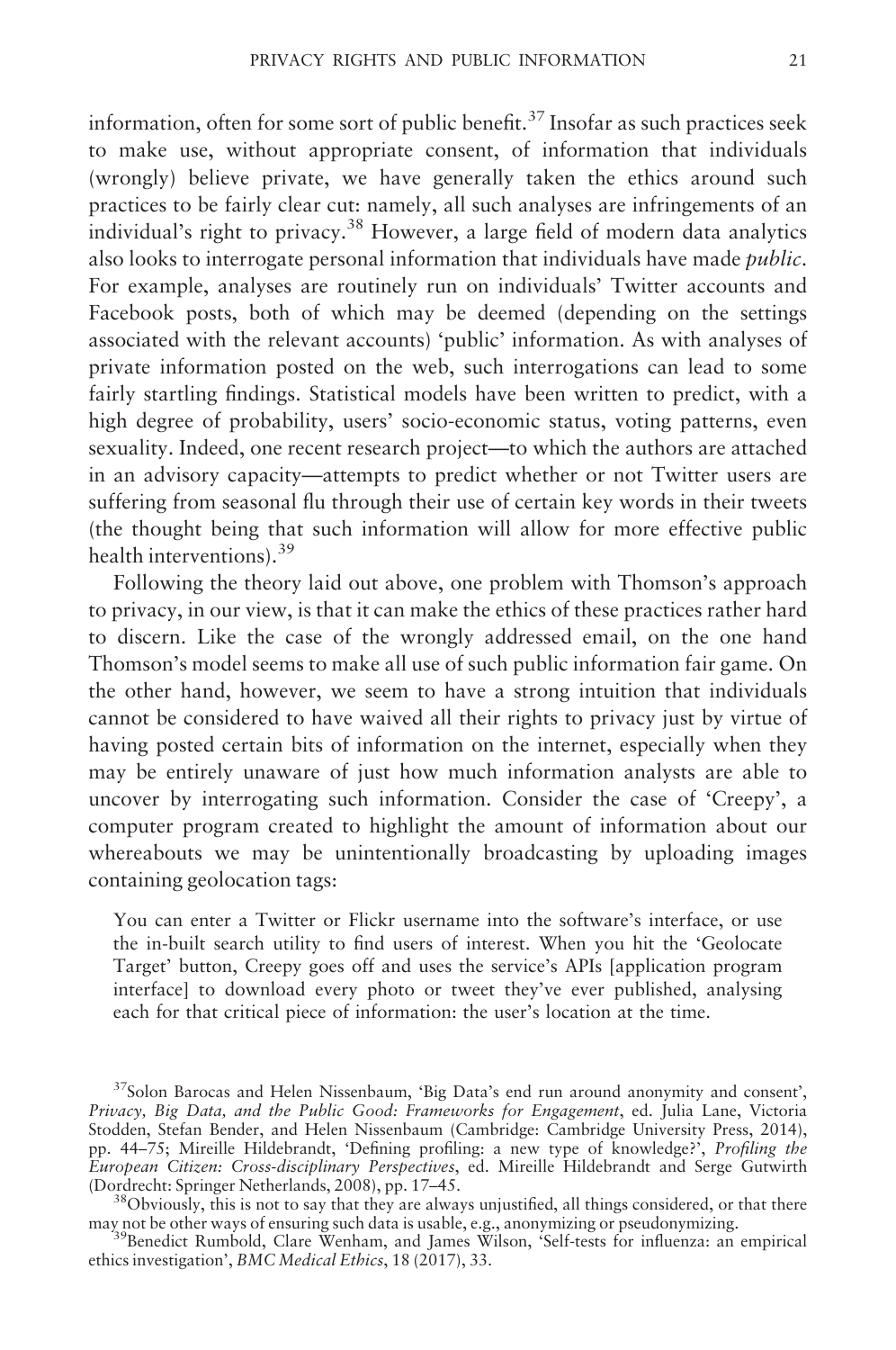While Twitter's geolocation setting is optional, images shared on the service via sites like Twitpic and Yfrog are often taken on a smartphone—which, unbeknownst to the user, records the location information in the EXIF [Exchangeable image file format] data of the image. Creepy finds these photos, downloads them, and extracts the location data.

When the software finishes its run, it presents you with a map visualising every location that it found—and that's when the hairs on the back of your neck go up. While the location of an individual tweet might not reveal much, visualising a user's history on a map reveals clusters around their home, their workplace, and the areas they hang out. Everything a stalker could need, in other words.<sup>40</sup>

As the author of this piece implies, it seems fairly intuitive to think that if we were to use a programme like Creepy to map P's movements, we would wrong P and, in particular, wrong her by violating her right to privacy. Yet this seems something that Thomson's model cannot allow.

One of the benefits of the theory presented in this article, then, is that it helps clarify the scope of individuals' rights in this regard: against the standard model, individuals' right to privacy is properly understood as covering not only private information, but once-private information a right-holder has unintentionally made public (the latter class including any information they were unaware could be inferred from information they have intentionally made public, and would not have otherwise released). From an analyst's point of view—one who is unsure of the ethical acceptability of a specific analysis of public information—this clarification is important for two reasons. On the one hand, it elucidates an important obligation owed by the data-analyst to the data-subject: refrain from the appropriation or disclosure of any information you think the right-holder would have wanted to keep private *even if it is already within the public domain*. On the other hand, it also reveals that not all analyses of once-private information are necessarily ethically impermissible: subject to meeting certain other conditions, analyses of data may still be morally permissible, provided they do not appropriate or disclose any information there is good reason to think the data-subject would have wanted to keep private.

In this way, then, the analysis of Twitter data to establish, say, whether or not users are suffering from flu may be considered ethically permissible, because it looks unlikely that such analysis will result in the appropriation or disclosure of any information that those users wished to keep private: we do not normally treat whether or not one is suffering from flu as a highly personal matter; suffering from such a disease carries no social stigma; and we know by virtue of the fact that users are tweeting about having cold-like symptoms (the data the analysis interrogates) that they are relatively relaxed about making such information known on a public forum. By contrast, cases such as Samaritans Radar, where the